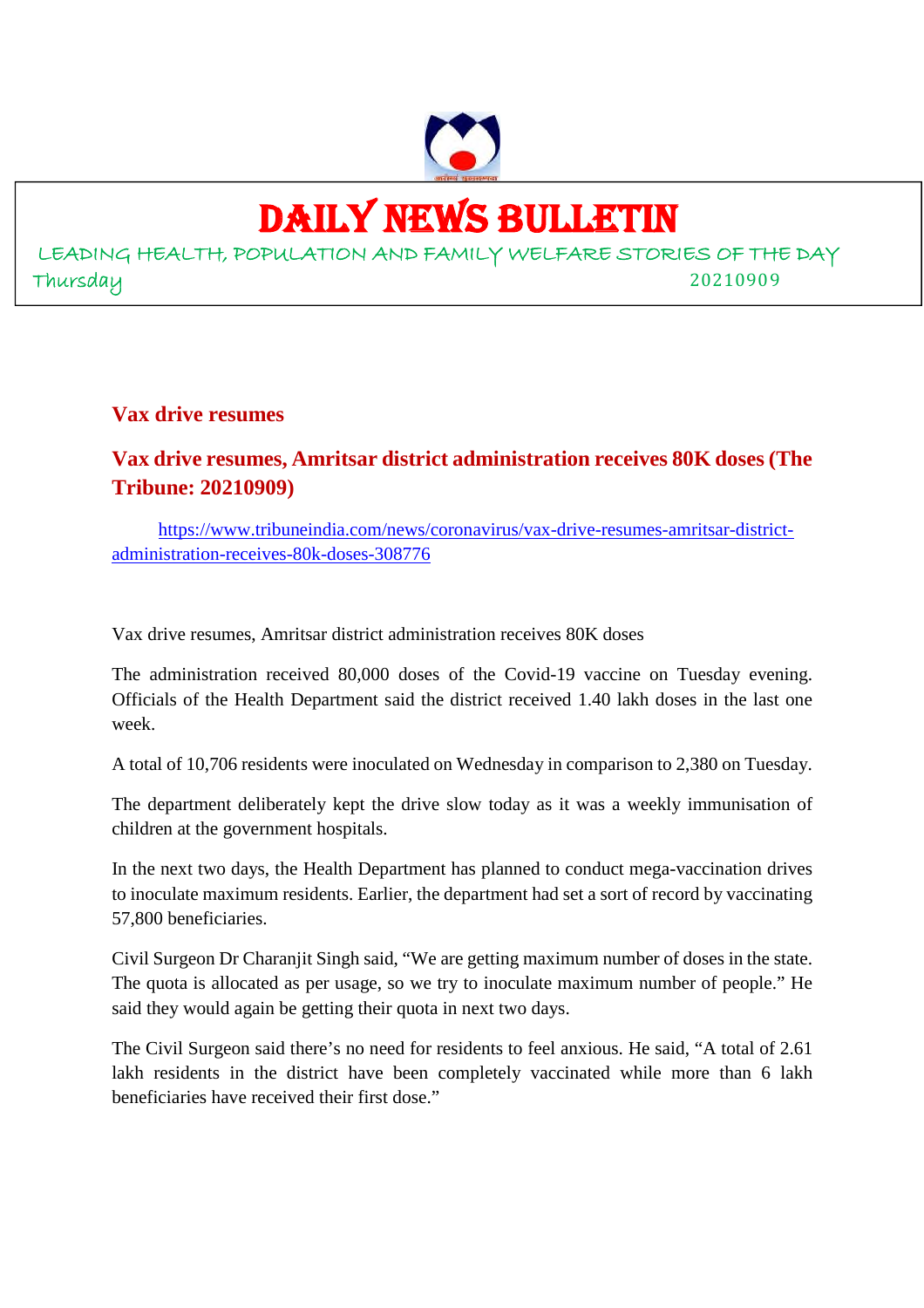Meanwhile, the health authorities reported two positive cases today, with which the total number of cases increased to 47,257. The Health Department reported recovery of six patients. With this, the recovery count reached 45,658. The district has a total of 10 active cases.

No case, death in Tarn Taran

The district authorities reported no positive case and Covid-19 related death in Tarn Taran on Wednesday. The toll stands at 378 to date.

Civil Surgeon Dr Rohit Mehta said 18,466 persons were vaccinated at 94 camps today. The Health Department said the district administration received 30,000 doses today. Earlier, the district was facing severe shortage of vaccine.

### **COVID UPDATE**

### **HELPLINE FOR PATIENTS**

| <b>NEW CASES</b>      | 21     | ■ Control Room: 0183-2500398,<br>0183-2500498, 0183-  |
|-----------------------|--------|-------------------------------------------------------|
| <b>TOTAL CASES</b>    | 47,257 | 2500598, 0183-2500698,<br>0183-2500798 (Open $24*7$ ) |
| <b>NEW DEATHS</b>     | 0      | Health Dept helpline: 0183-<br>2535322, 0183-2535323  |
| <b>TOTAL DEATHS</b>   | 1,589  | Medical helpline: 104                                 |
| <b>NEW RECOVERY</b>   | 6      | Contact a doc: 1800<br>180 4104                       |
| <b>TOTAL RECOVERY</b> | 45,658 | Bed availability and status:                          |
| <b>ACTIVE</b>         | 10     | Punjab Covid App (updated<br>daily at 5 pm)           |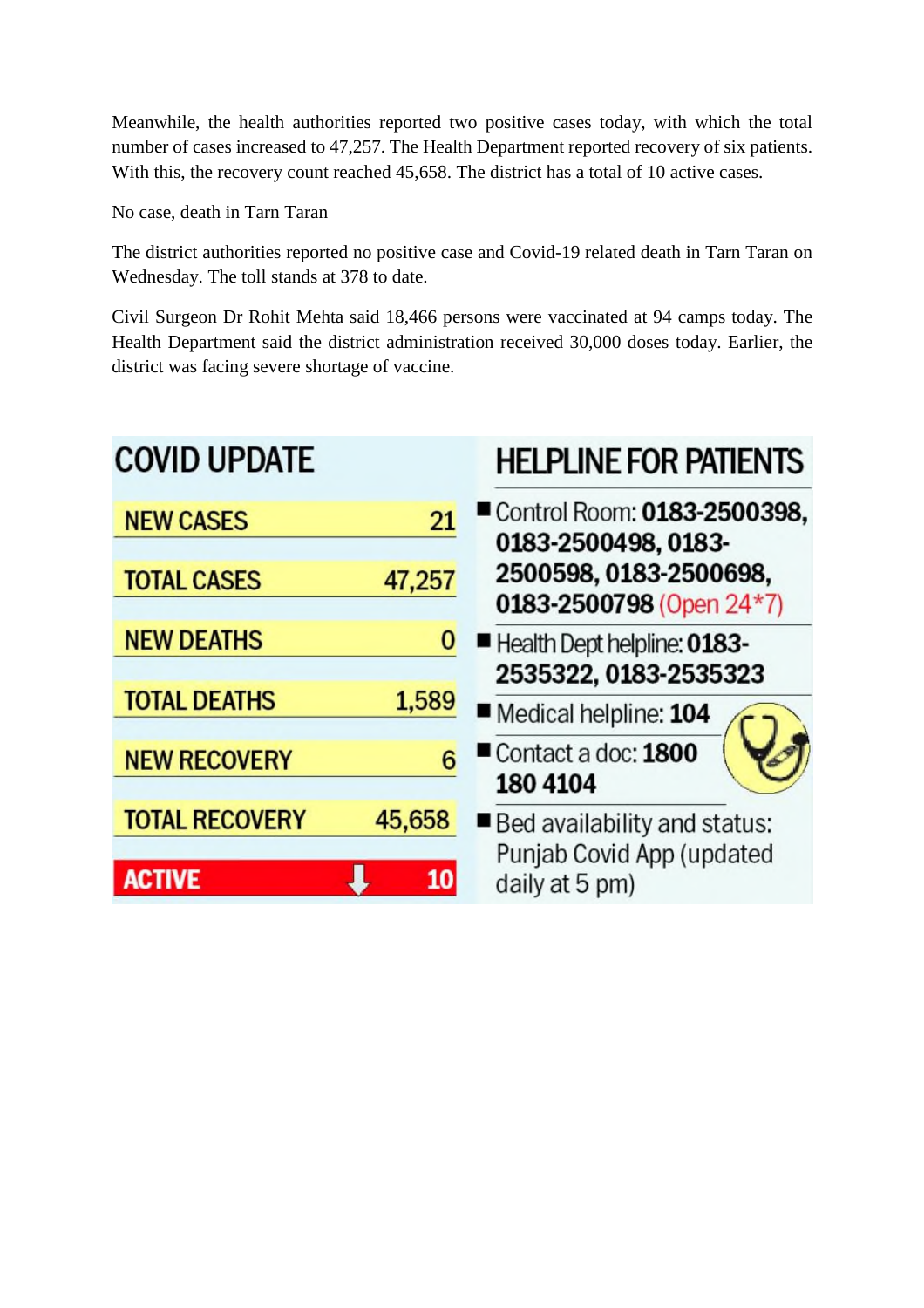#### **World Health Organisation**

#### **Halt booster shots for rest of year: World Health Organisation (The Tribune: 20210909)**

https://www.tribuneindia.com/news/coronavirus/halt-booster-shots-for-rest-of-year-worldhealth-organisation-308697

Halt booster shots for rest of year: World Health Organisation

The head of the World Health Organisation (WHO) is calling on rich countries with large supplies of Covid vaccines to refrain from offering booster shots through the end of the year, expanding a call that has largely fallen on deaf ears. - File photo

The head of the World Health Organisation (WHO) is calling on rich countries with large supplies of Covid vaccines to refrain from offering booster shots through the end of the year, expanding a call that has largely fallen on deaf ears.

WHO Director General Tedros Adhanom Ghebreyesus also said on Wednesday he was "appalled" at comments by a leading association of pharmaceutical manufacturers who said vaccine supplies are high enough to allow for both booster shots and vaccinations in countries in dire need of jabs, but facing shortages.

"I will not stay silent when companies and countries that control the global supply of vaccines think the world's poor should be satisfied with leftovers," he told the media. — AP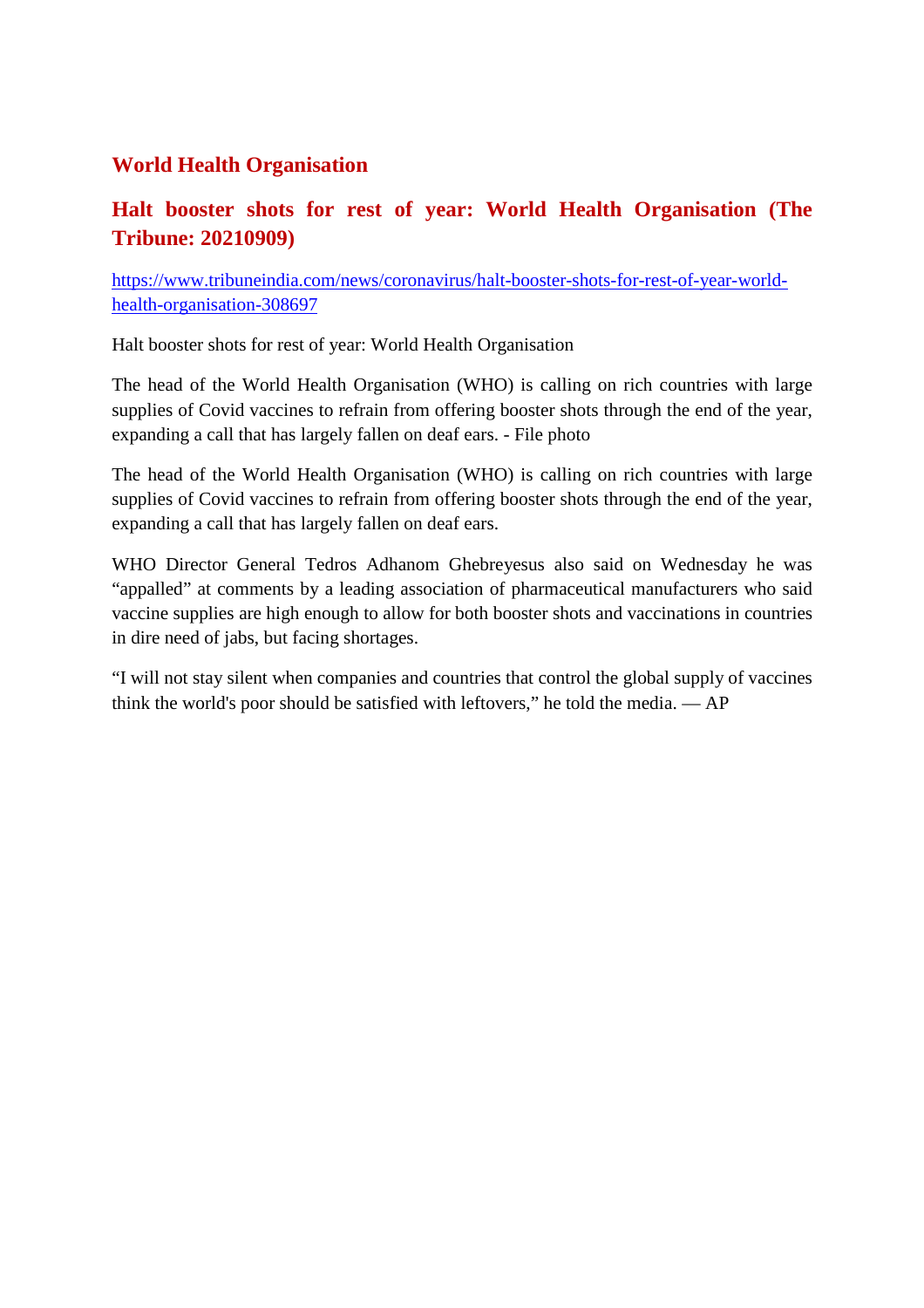

#### **Vaccine**

#### **70 crore Covid vaccine doses given, last 10 crore in mere 13 days (The Tribune: 20210909)**

https://www.tribuneindia.com/news/coronavirus/70-crore-covid-vaccine-doses-given-last-10 crore-in-mere-13-days-308001

70 crore Covid vaccine doses given, last 10 crore in mere 13 days

Beneficiaries line up for Covid-19 vaccine in Mumbai on Tuesday. PTI

India on Tuesday crossed the milestone of administering over 70 crore Covid vaccine doses, riding on the gains made by eased supplies.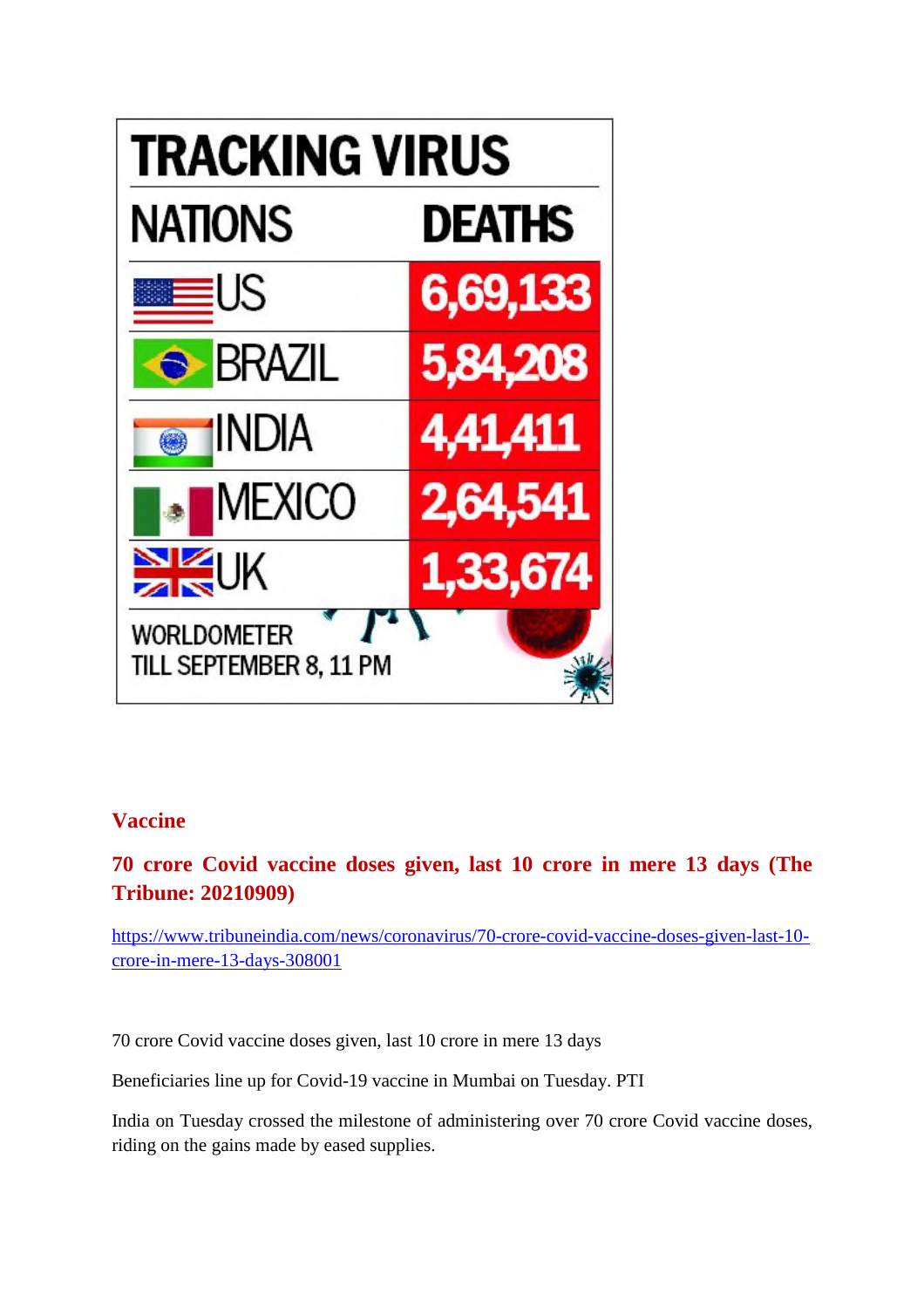The landmark came a day after India delivered a record over 1 crore doses (1,02,17,844) for the third time in August. India had administered 1,25,77,983 doses on August 31 and a little over 1 crore on August 27. The previous highest daily dose administration record had been 88 lakh on August 17. On Tuesday, Health Minister Mansukh Mandaviya hailed the 70-crore plus Covid dose delivery mark as a "major milestone" in India's journey towards inoculating all 94 crore adults by December 31. "Congratulations to all," the Minister said on a day health ministers of 11 WHO South-East Asia Region member nations adopted a 'Ministerial Declaration' resolving to strengthen health system resilience to ensure health security and achieve universal health coverage and sustainable development goals for health. "Resilient health systems are the bedrock of emergency preparedness and response and ensure that when acute events occur, essential health services can be maintained," said Poonam Khetrapal Singh, Regional Director, WHO South-East Asia, at a ministerial roundtable during the ongoing Seventy-Fourth Regional Committee meeting. — TNS

'Delta spread driven by immune escape'

New Delhi: The Delta variant of Covid has most likely spread through its ability to evade neutralising antibodies and its increased infectivity, say an international team of researchers in science journal 'Nature'. TNS

Largest free vax dive in India: Birla

New Delhi: Lok Sabha Speaker Om Birla on Tuesday said India had embarked on the world's largest free Covid vaccination drive and had unveiled economic packages after reopening the country. TNS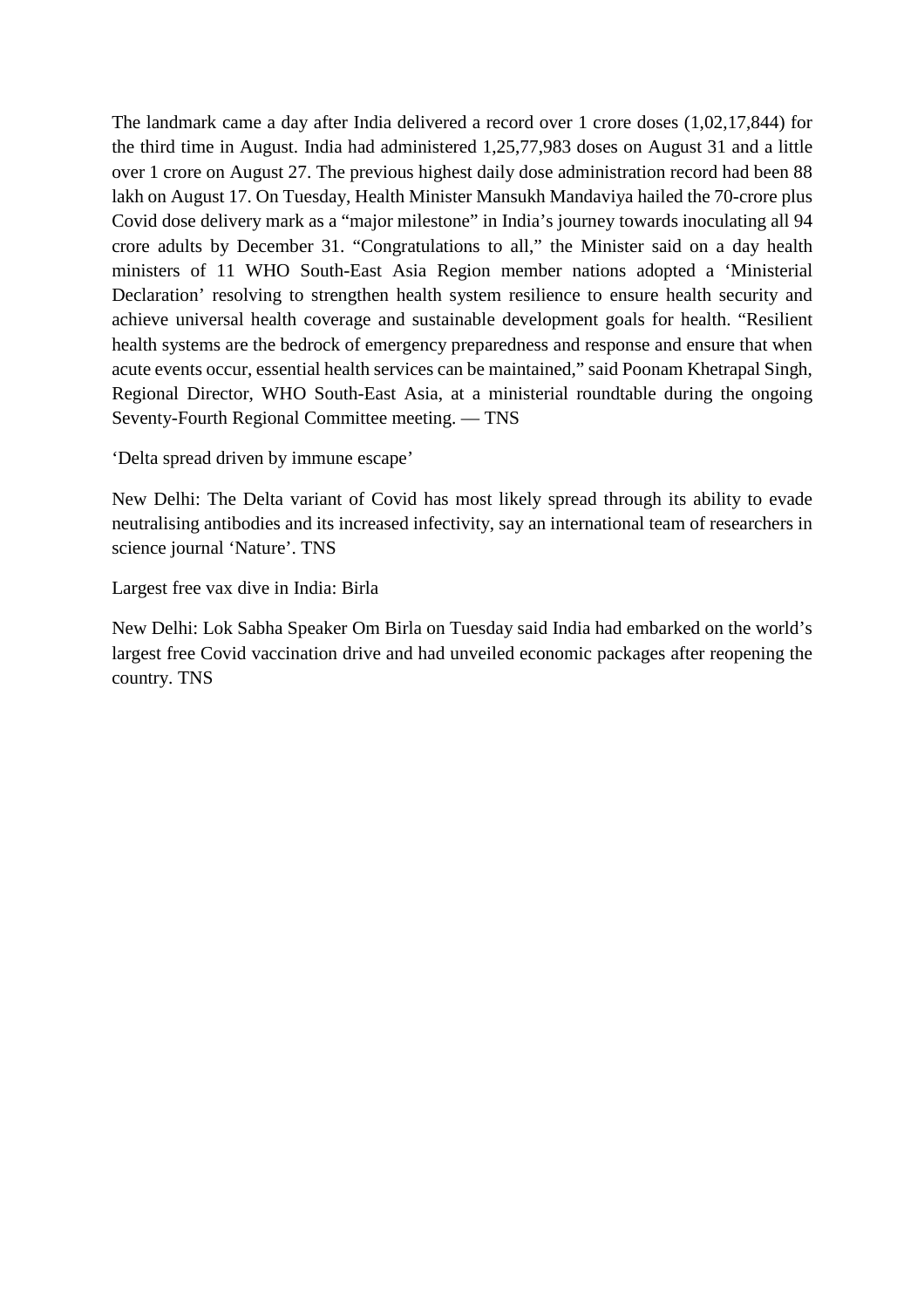

#### **Covid outbreak**

**13k excess deaths in Bhopal since Covid outbreak (Hindustan Times 20210909)**

https://epaper.hindustantimes.com/Home/ArticleView

There were 13,122 excess deaths registered by the municipal corporation in Bhopal since the start of the Covid-19 outbreak (from March 2020 to July 2021), which is 13 times the official number of confirmed coronavirus deaths (995) in the city in the same time period, data accessed through an RTI application by HT shows.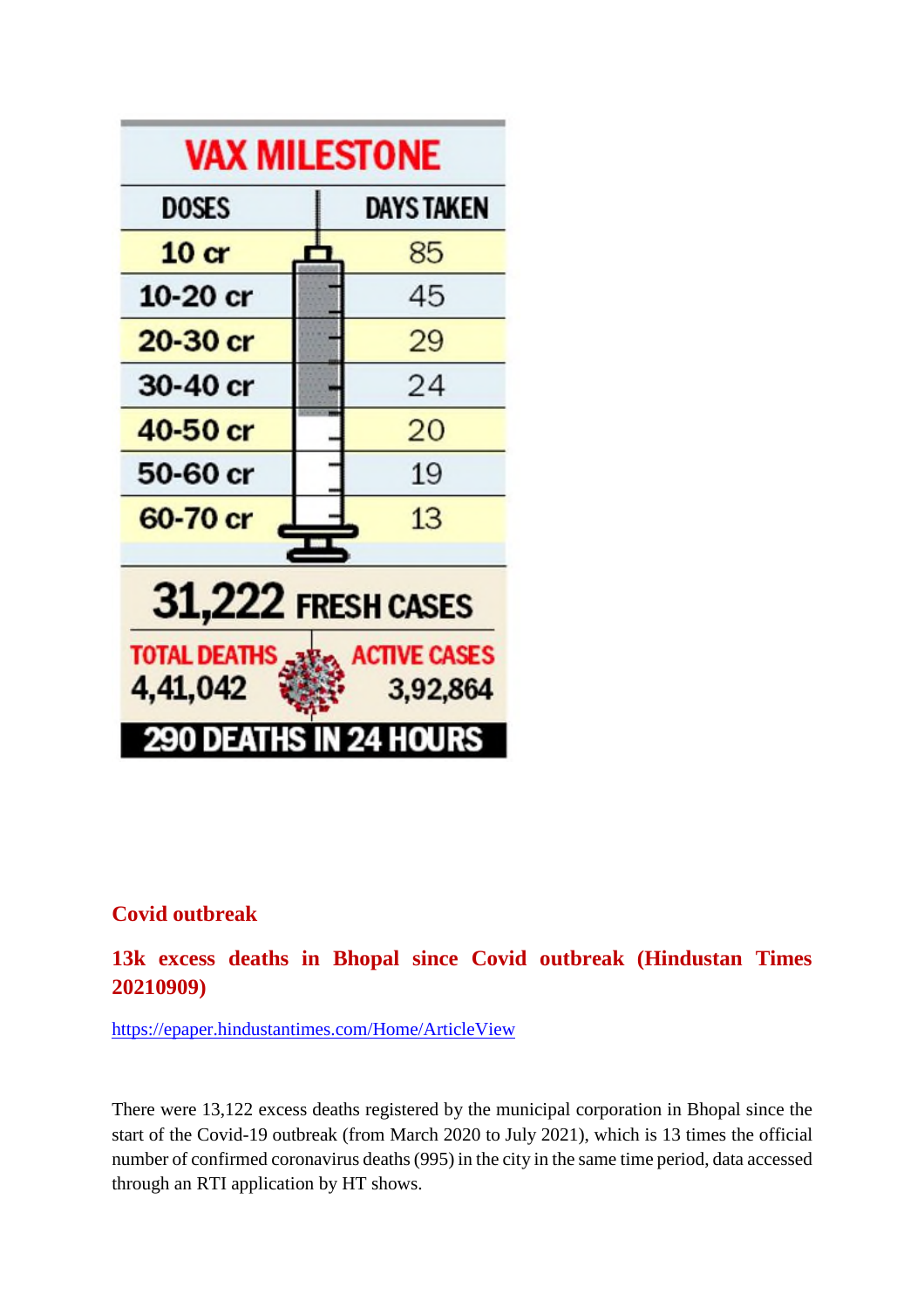This means there were 12,127 deaths that may have possibly been caused by Covid-19 or other causes.

In 2021 alone, there were  $10,298$  excess deaths in the city – a testament to the brutal toll of the second wave. Of these, 6,652 excess deaths were just in two months – May and June, a time when the city's hospitals were overflowing with patients.

In total numbers, in just the first seven months of 2021, the city saw 16,318 deaths registered – more than the city did in any calendar year since 2015. In fact, deaths in 2021 till July are already 53% more than the city's pre-pandemic yearly average of 10,633 deaths.

"Excess death" or mortality is a generalised term that refers to the total number of deaths occurring due to all causes during a crisis that is above and beyond what would have been expected under regular conditions. To be sure, not all such excess deaths may be due to Covid-19, but during a pandemic such major deviations in fatalities are likely to be either directly or indirectly caused by the outbreak and the stress it had caused on a region's health care system. Internationally and domestically, such data has provided vital information on the true toll of the pandemic on human life.

For the analysis here, municipal death registration data from the pre-pandemic period (January 2015 to February 2020) has been averaged to establish an all-cause mortality baseline, which has then been compared to the deaths registered from March 2020 onwards, to come up with the number of "excess deaths".

In the pandemic period, there were 13,122 such "excess deaths" in Bhopal, despite 1,129 fewer deaths (compared to the 2015-2019 average) in April and May 2020 – a factor that can be explained by the hard nationwide lockdown.

Till July 31, Bhopal had seen 995 deaths due to Covid-19, according to government data, which also accounts for backlog deaths added to the tally. Thus, the city saw 12,127 deaths over and above the fatalities confirmed to be caused by Covid-19. When seen together with the Covid-19 toll, it means that the city had a fatality undercount factor of 13.2 times.

Harshit Tiwari, deputy commissioner of the Bhopal Municipal Corporation said that the registration of deaths in the city did not mean that the person was a resident of Bhopal. "If someone dies in Bhopal, the registration will be done by BMC. So, a possibility exists that these include deaths of those from outside the city."

The state Public Health and Family Welfare minister Prabhuram Chaudhary said that while the situation was under control in 2020 when the Prime Minister announced a complete lockdown, in 2021, the second wave couldn't be contained with people caught "off guard". He added that he was not "aware" of these numbers. "Bhopal and Indore were places where the highest number of people reached for Covid treatment. They died while undergoing treatment, and family members cremated and buried them here in Bhopal. But the deaths were in hundreds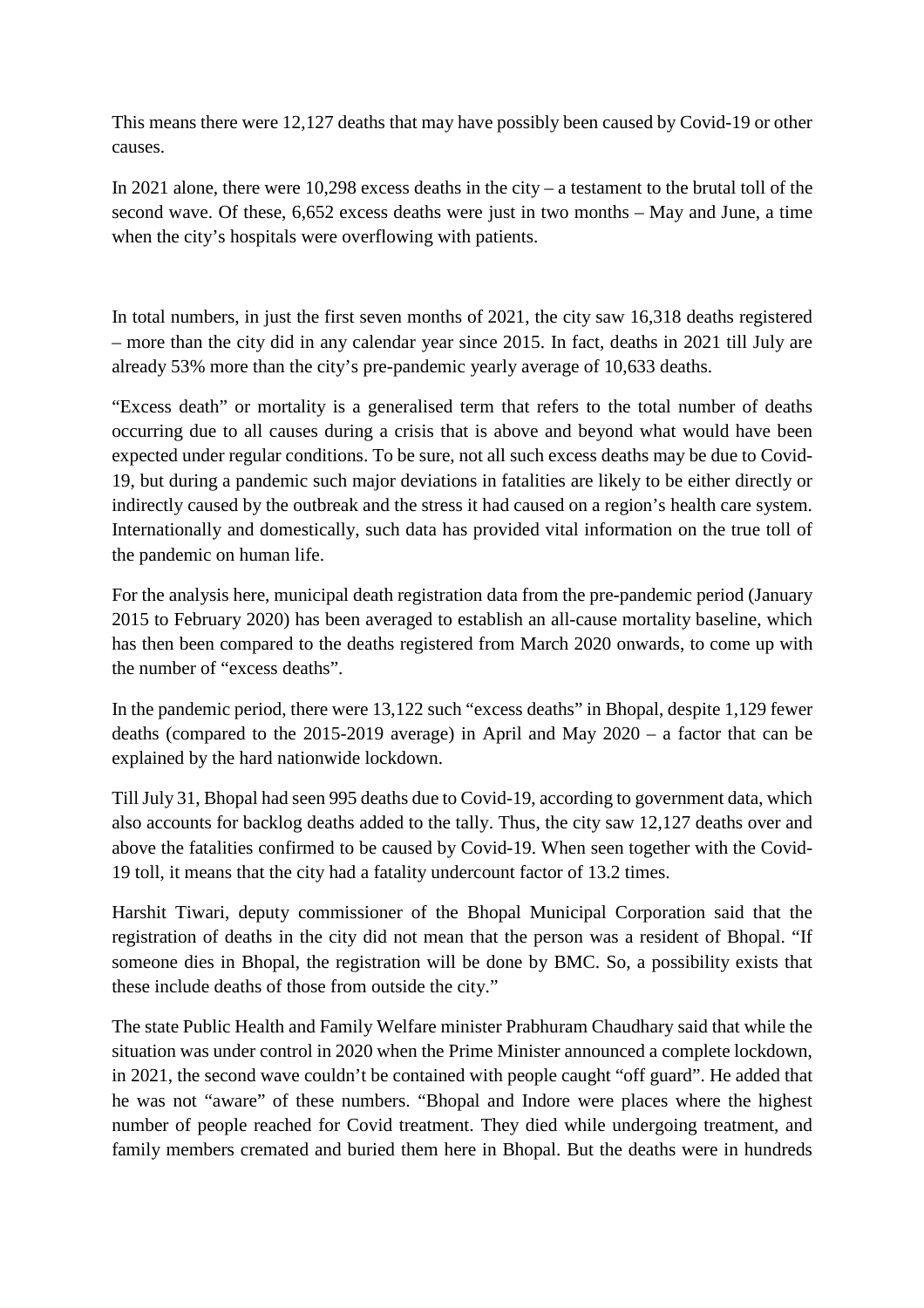not in thousands. I will check the reason behind the high registration of deaths in Bhopal," he said.

Raising questions on the high registration of deaths in April and May, health activists said that these statistics exposed government claims, with the numbers for Bhopal, outstripping the number of deaths that they had admitted in the entire state. "If we see the government data of total Covid-19 deaths in May and April in MP, it can't justify the massive registration of deaths in Bhopal. In April, the government claimed 1,630 deaths and 2,451 in May from the entire state," said Amulya Nidhi, convener of the Jan Swasthya Abhiyan.

The Congress attacked the Shivraj Singh Chouhan government, saying that these numbers were evidence of the mismanagement of the second wave. MPCC president and former CM Kamal Nath said, "We have been saying from the first day that thousands of people died due to mismanagement during the second wave. When I revealed the data of crematoriums and burial grounds, some BJP leaders filed an FIR against me. Now, if the death registration of Bhopal is so high, we can imagine what has happened in the other 51 districts of MP. The state government should clarify why so many people died in these two months and if the cause of death is not Covid-19, what explains these high numbers."

There were 13,122 excess deaths registered by the municipal corporation in Bhopal since the start of the Covid-19 outbreak (from March 2020 to July 2021), which is 13 times the official number of confirmed coronavirus deaths (995) in the city in the same time period, data accessed through an RTI application by HT shows.

This means there were 12,127 deaths that may have possibly been caused by Covid-19 or other causes.

In 2021 alone, there were 10,298 excess deaths in the city – a testament to the brutal toll of the second wave. Of these, 6,652 excess deaths were just in two months – May and June, a time when the city's hospitals were overflowing with patients.

In total numbers, in just the first seven months of 2021, the city saw 16,318 deaths registered – more than the city did in any calendar year since 2015. In fact, deaths in 2021 till July are already 53% more than the pre-pandemic yearly average of 10,633 deaths.

"Excess death" or mortality is a generalised term that refers to the total number of deaths occurring due to all causes during a crisis that is above and beyond what would have been expected under regular conditions. To be sure, not all such deaths may be due to Covid, but during a pandemic such major deviations are likely to be either directly or indirectly caused by the outbreak and the stress caused on the health care system. Internationally and domestically, such data has provided vital information on the true toll of the pandemic on human life.

For the analysis here, municipal death registration data from the pre-pandemic period (January 2015 to February 2020) has been averaged to establish an all-cause mortality baseline, which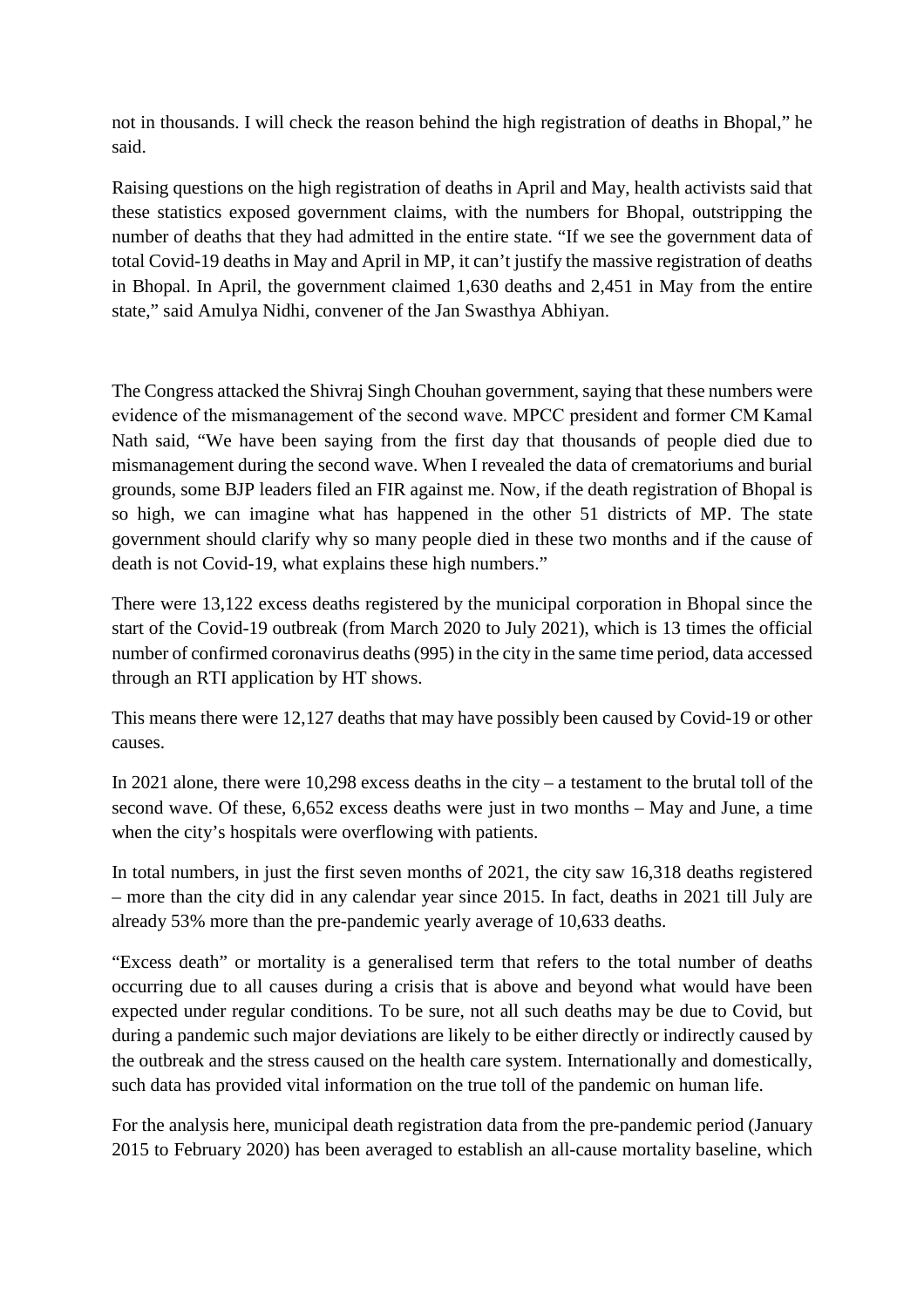has then been compared to the deaths registered from March 2020 onwards, to come up with the number of "excess deaths".

In the pandemic period, there were 13,122 such "excess deaths" in Bhopal, despite 1,129 fewer deaths (compared to the 2015-2019 average) in April and May 2020 – a factor that can be explained by the hard nationwide lockdown.

Till July 31, Bhopal had seen 995 deaths due to Covid-19, according to government data, which also accounts for backlog deaths added to the tally. Thus, the city saw 12,127 deaths over and above the fatalities confirmed to be caused by Covid-19. When seen together with the Covid-19 toll, it means that the city had a fatality undercount factor of 13.2 times.

Harshit Tiwari, deputy commissioner of the Bhopal Municipal Corporation said that the registration of deaths in the city did not mean that the person was a resident of Bhopal. "If someone dies in Bhopal, the registration will be done by BMC. So, a possibility exists that these include deaths of those from outside the city."

The state Public Health and Family Welfare minister Prabhuram Chaudhary said that while the situation was under control in 2020 when the Prime Minister announced a complete lockdown, in 2021, the second wave couldn't be contained with people caught "off guard". He added that he was not "aware" of these numbers. "Bhopal and Indore were places where the highest number of people reached for Covid treatment. They died while undergoing treatment, and family members cremated and buried them here in Bhopal. But the deaths were in hundreds not in thousands. I will check the reason behind the high registration of deaths in Bhopal," he said.

Raising questions on the high registration of deaths in April and May, health activists said that these statistics exposed government claims, with the numbers for Bhopal, outstripping the number of deaths that they had admitted in the entire state. "If we see the government data of total Covid-19 deaths in May and April in MP, it can't justify the massive registration of deaths in Bhopal. In April, the government claimed 1,630 deaths and 2,451 in May from the entire state," said Amulya Nidhi, convener of the Jan Swasthya Abhiyan.

The Congress attacked the Shivraj Singh Chouhan government, saying that these numbers were evidence of the mismanagement of the second wave. MPCC president and former chief minister Kamal Nath said, "We have been saying from the first day that thousands of people died due to mismanagement during the second wave. When I revealed the data of crematoriums and burial grounds, some BJP leaders filed an FIR against me. Now, if the death registration of Bhopal is so high, we can imagine what has happened in the other 51 districts of MP. The state government should clarify why so many people died in these two months and if the cause of death is not Covid-19, what explains these high numbers."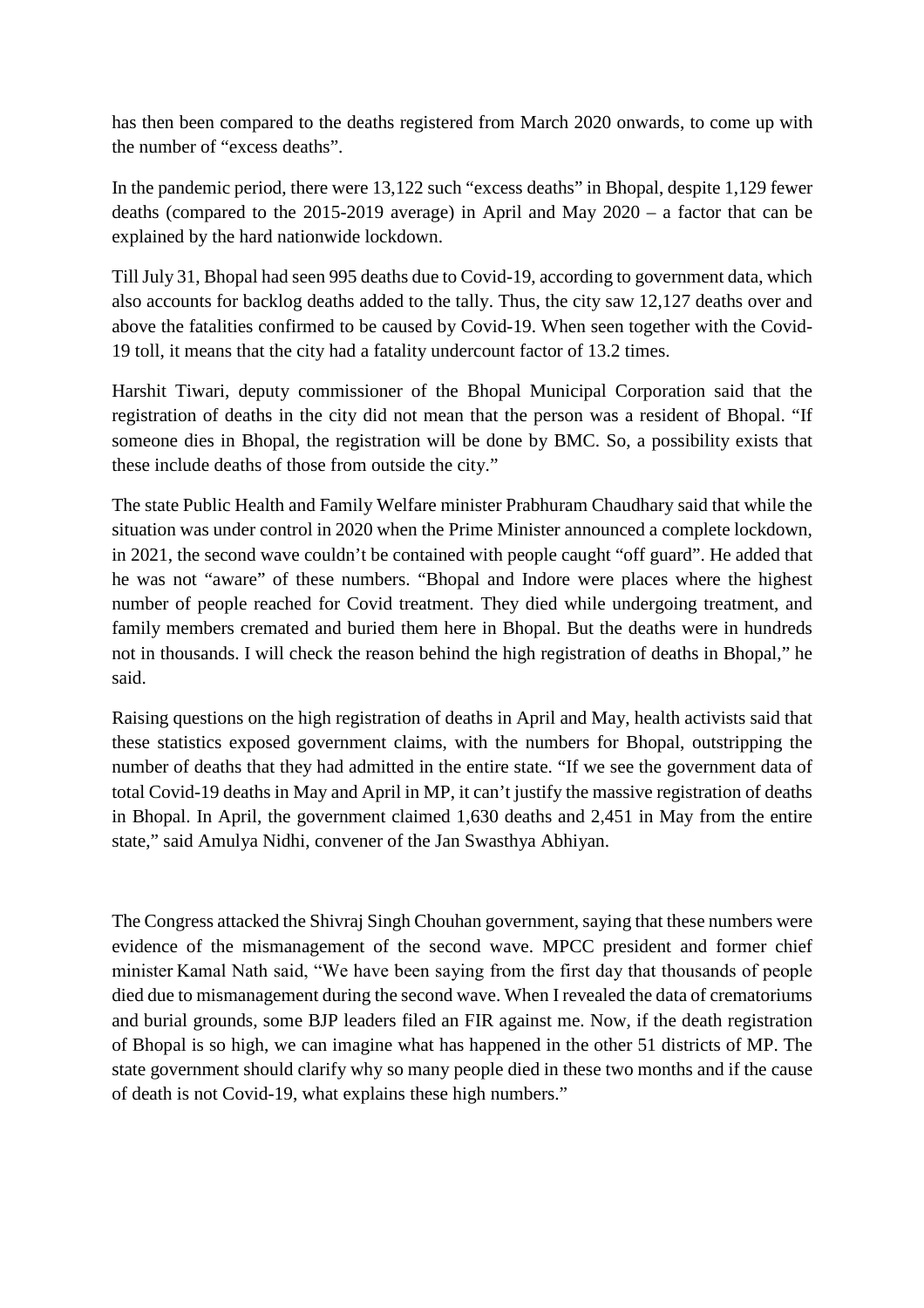#### **Covid be cured with aspirin**

#### **Fact check: Can Covid be cured with aspirin?( The (Indian Express:20210909)**

https://indianexpress.com/article/lifestyle/health/fact-check-can-covid-be-cured-with-aspirin-7496830/

A WhatsApp message that has been doing the rounds lately claims that Covid can be cured with aspirin

covidOne should not pay attention to myths and false claims about Covid, a doctor says. (Express photo by Amit Mehra)

Ever since the Covid outbreak, there have been a lot of myths related to the infection, from preventive hacks to cure, leaving people confused. A similar myth has been doing the rounds yet again, and as expected, has caught people's attention.

A new WhatsApp message has now been claiming Covid-19 to be a bacteria and not a virus. It also says that the infection can be cured with anticoagulants like aspirin.

This, however, is untrue

Busting the myth, Dr Arunesh Kumar, HOD, pulmonology, Paras Hospitals, Gurgaon, tells indianexpress.com, "Every day there are numerous misleading information shared on WhatsApp related to coronavirus. One such false claim that is widely being circulated is that Sars-Cov-2 is a bacteria and it can be treated with aspirin. The viral message also claims that a study has been conducted on the aspirin's role in curing coronavirus disease. This is totally fake as Sars-Cov-2 is a viral infection and no such medicinal cures are available yet."

He added, "It is important for the public to not pay any attention to such myths or false claims."

Also Read |Fact check: Cow dung can't cure Covid-19, may cause black fungal infection

PIB also shared a screenshot of the message and tweeted, "A forwarded #WhatsApp message claims that #COVID19 is not a virus but a bacteria and it can be cured with anticoagulants like aspirin…This claim is #FAKE!"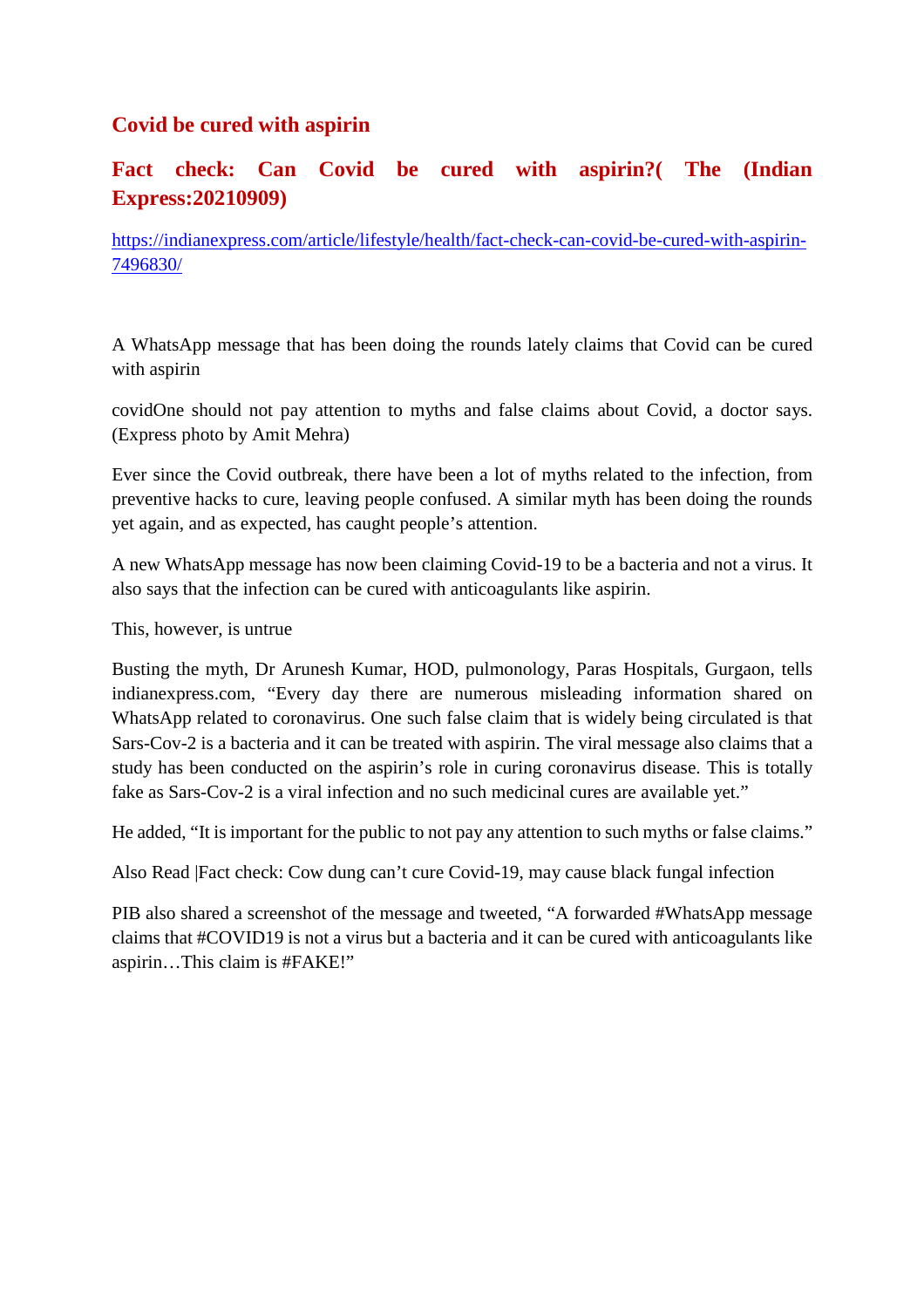#### **Meditation**

#### **'Meditation demands great discipline': Jiddu Krishnamurti (The Indian Express: 20210909)**

https://indianexpress.com/article/lifestyle/life-positive/meditation-discipline-jiddukrishnamurti-positivity-motivation-good-morning-7496672/

According to the late philosopher Jiddu Krishnamurti, meditation is not the "discipline of suppression or conformity", but it is the discipline that comes where there is an observation of thought

krishnamurtiKrishnamurti on meditation and the mind. (Source: Krishnamurti/Facebook)

There are various interpretations of meditation and meditative learning. One such interesting aspect was proposed by philosopher Jiddu Krishnamurti in an interview with former BBC religious affairs interviewer Oliver Hunkin.

"Meditation is emptying the whole mind of everything known, otherwise, you cannot know the unknown," he said in the video posted by Krishnamurti Foundation Trust.

According to the late philosopher, meditation is not the "discipline of suppression or conformity", but it is the discipline that comes where there is an observation of thought.

"That observation brings about its own extraordinary, subtle discipline. That is absolutely necessary," he mentioned.

So, when is a good time to meditate? "You can do it any time. When sitting in a bus, watch, observe, be attentive what is happening around you, what is happening in yourself, aware of the whole movement. A meditative mind is a silent mind. The silence is not the product of suppression of noise, it is not the opposite of noise. But it comes when the mind has completely understood itself," he mentioned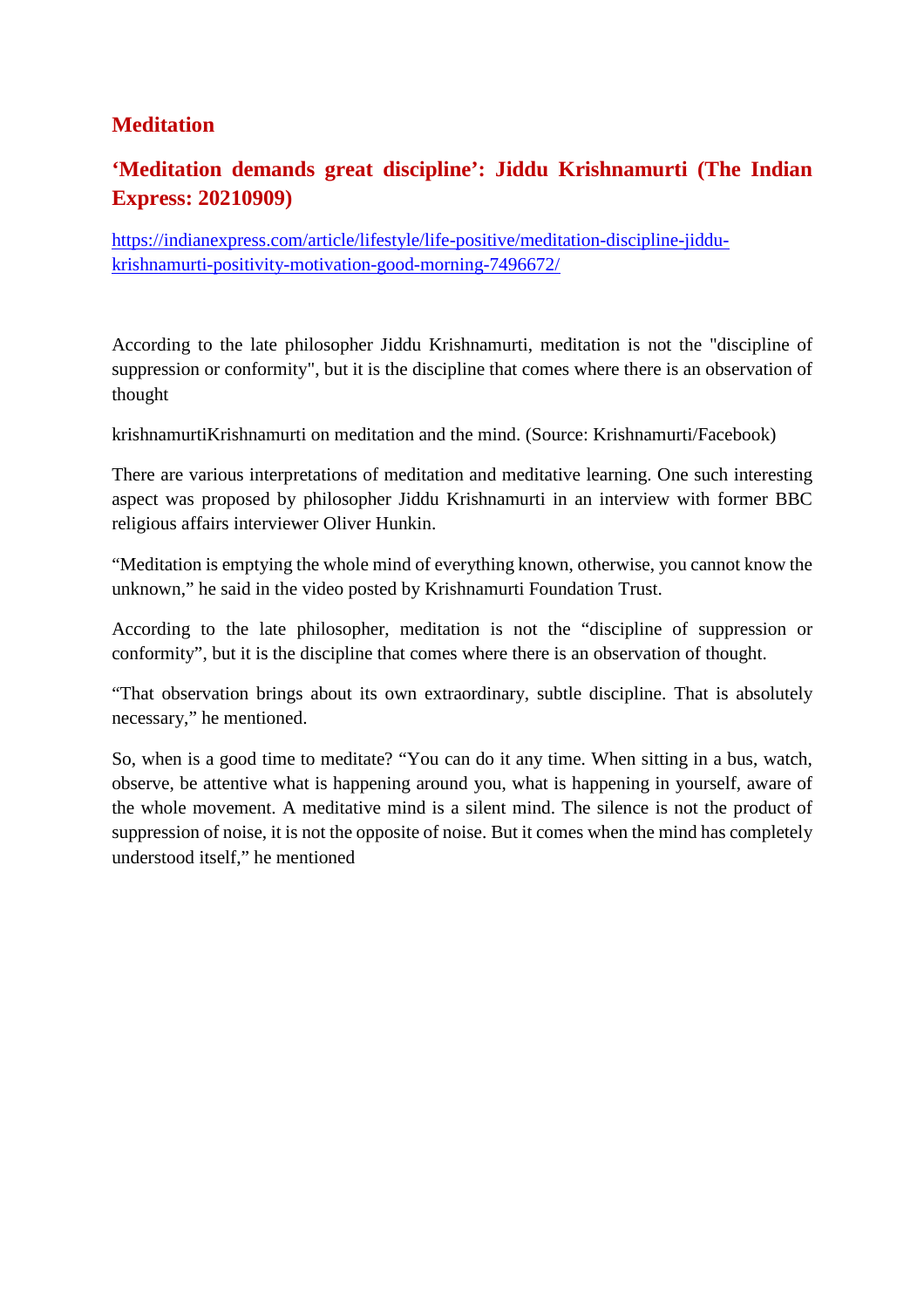#### **Parkinson 's disease**

#### **What is Deep Brain Stimulation? Doctor explains the 'fully-awake' surgical method for Parkinson 's disease(The Indian Express:20210909)**

https://indianexpress.com/article/lifestyle/health/what-is-deep-brain-stimulation-doctorexplains-the-fully-awake-surgical-method-for-parkinsons-disease-7497015/

It is important to understand the disease, but more important to translate this understanding to better therapy, which may not cure/stop the progression, but give better quality living

Deep Brain Stimulation, what is Deep Brain Stimulation, Deep Brain Stimulation surgery, Deep Brain Stimulation for Parkinson's Disease, Parkinson's Disease treatment, Parkinson's Disease, what is Parkinson's Disease, what causes Parkinson's Disease, surgery for Parkinson's Disease, indian express newsThe incidence of PD is rising across India like other parts of world with increasing life expectancy, which has nearly doubled from the beginning to the end of last century. (Photo: Getty/Thinkstock)

What Adolf Hitler, Mao Zeadong, George HW Bush Senior, Vladimir Putin, Pope John Paul II, Muhammed Ali, Rev. Jesse Jackson, Davis Phinney and Michael J Fox have in common just like more than 10 million people in the world — is Parkinson's disease (PD). The incidence of PD is also rising across India like other parts of world with increasing life expectancy, which has nearly doubled from the beginning to the end of last century. The prevalence of PD is 8 per cent of the global burden, making it the second most common ageing-related disorder (after Alzheimer's). Every year, globally, more than 50,000 people are told they have Parkinson's Disease.

It is important to understand the disease, but more important to translate this understanding to better therapy, which may not cure/stop the progression, but give better quality living. That is deep brain stimulation (DBS) — a surgical therapy used for the treatment of PD. The time to consider DBS is when the quality of life is no longer acceptable on optimal medical therapy as administered by a movement disorder specialist.

DBS surgery implants a device that sends electrical signals to brain areas resulting in blockage of some of the messages that cause the movement symptoms, improving communication between brain cells to reduce symptoms of PD. Electrodes are placed deep in the brain and are connected to a stimulator device. Similar to a pacemaker, a neurostimulator uses electric pulses to regulate brain activity.

#### History of DBS

Modern DBS was developed in France in 1991 by professor of neurosurgery Dr Alim-Louis Benabid. With advances in technology and surgical practices, the therapy has continued to improve and DBS is now a standardised procedure in more than 1,200 hospitals around the world in 70+ countries. It was first approved by FDA in the USA in 2003 only for advanced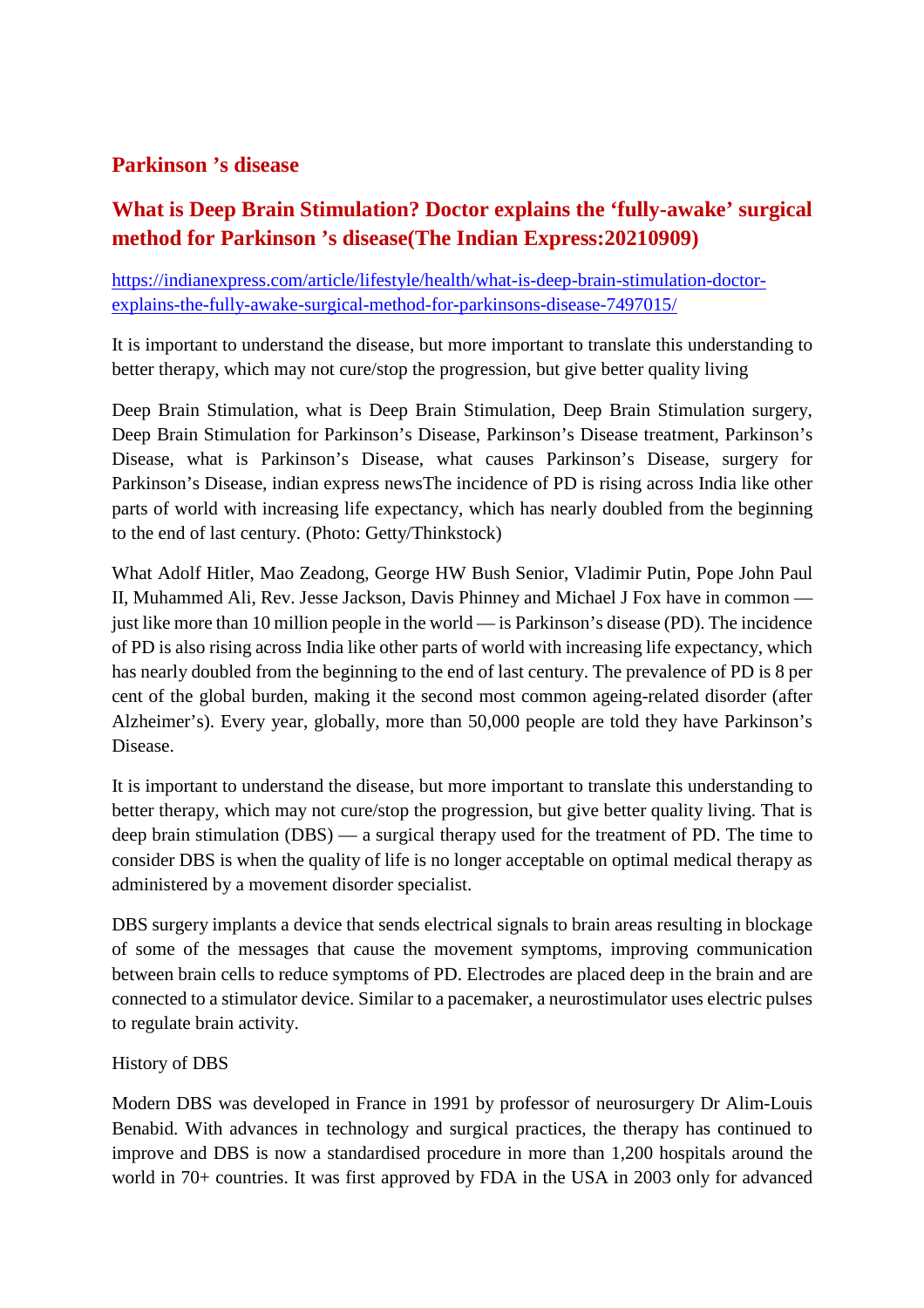cases of PD initially, and later in 2011, for all cases including dystonia, essential tremors, epilepsy and OCD, and is now considered a quite a safe and effective treatment for selected patients with PD by a multidisciplinary team.

More than 1,75,000 people have had DBS therapy in the last 19 years in the world, with a success rate of over 97 per cent. In India, about 500 DBS surgeries occur annually. So far, this facility is available only in metros like Mumbai, Delhi-NCR, Bengaluru, Hyderabad, Chennai and Kolkata.

Three types of DBS systems are currently available. Each system has its own advantage. The electrical stimulation is adjustable and can be easily changed. All three companies claim the DBS system is also MRI compatible, and it works 24 hours a day.

Deep Brain Stimulation, what isDeep Brain Stimulation, Deep Brain Stimulation surgery, Deep Brain Stimulation for Parkinson's Disease, Parkinson's Disease treatment, Parkinson's Disease, what is Parkinson's Disease, what causes Parkinson's Disease, surgery for Parkinson's Disease, indian express news DBS surgery implants a device that sends electrical signals to brain areas resulting in blockage of some of the messages that cause the movement symptoms. (Photo: Getty/Thinkstock)

My own experience of undergoing DBS surgery

On the day of surgery — June 16, 2021 — at Gurugram Artemis Hospital, after a nice hot water bath using the germicidal solution, I was wheeled into the CT room early in the morning and within a few minutes, a team of surgeons checked the size of the skull cage. Dr Aditya Gupta, the chief of neurosurgery, started numbing my skull by administering local anaesthetic using thin needles. After the cage was firmly screwed and secured into my skull, l was put on a CT scan machine. Dr Gupta explained it was done to help surgeons know where exactly to place the electrodes in my brain.

Then I was wheeled into the OT. In the pre-op room, I was explained by a team of anaesthesiologists why, during the procedure, I had to be 100 per cent alert and awake — I had to cooperate and bear some discomfort and pain. If you are sedated, it could change the firing patterns of the cells in your brain and make the brain mapping more difficult.

Soon, I found myself in the main OT. Different teams worked on different projects. Anaesthetic team starting arterial line, putting Foley's catheter, relieving some of my pain with IV injections, paracetamol and injecting pre-operative antibiotics. Surgical side positioned and fixed the head so that surgeons could comfortably operate, along with the proper preparation of operative site (removal of hair) and cleaning of the skin with different antiseptic lotions; sterile towels and sheets to cover the exposed area to minimise the possible risk of infection.

I could see a ray of light, a hope to improve the quality of my life. To not be dependent on another.

Now, since the brain does not have any pain receptors, local anaesthetics are given over the scalp, where the skin is cut and holes are drilled into the skull. I soon realised, after the bone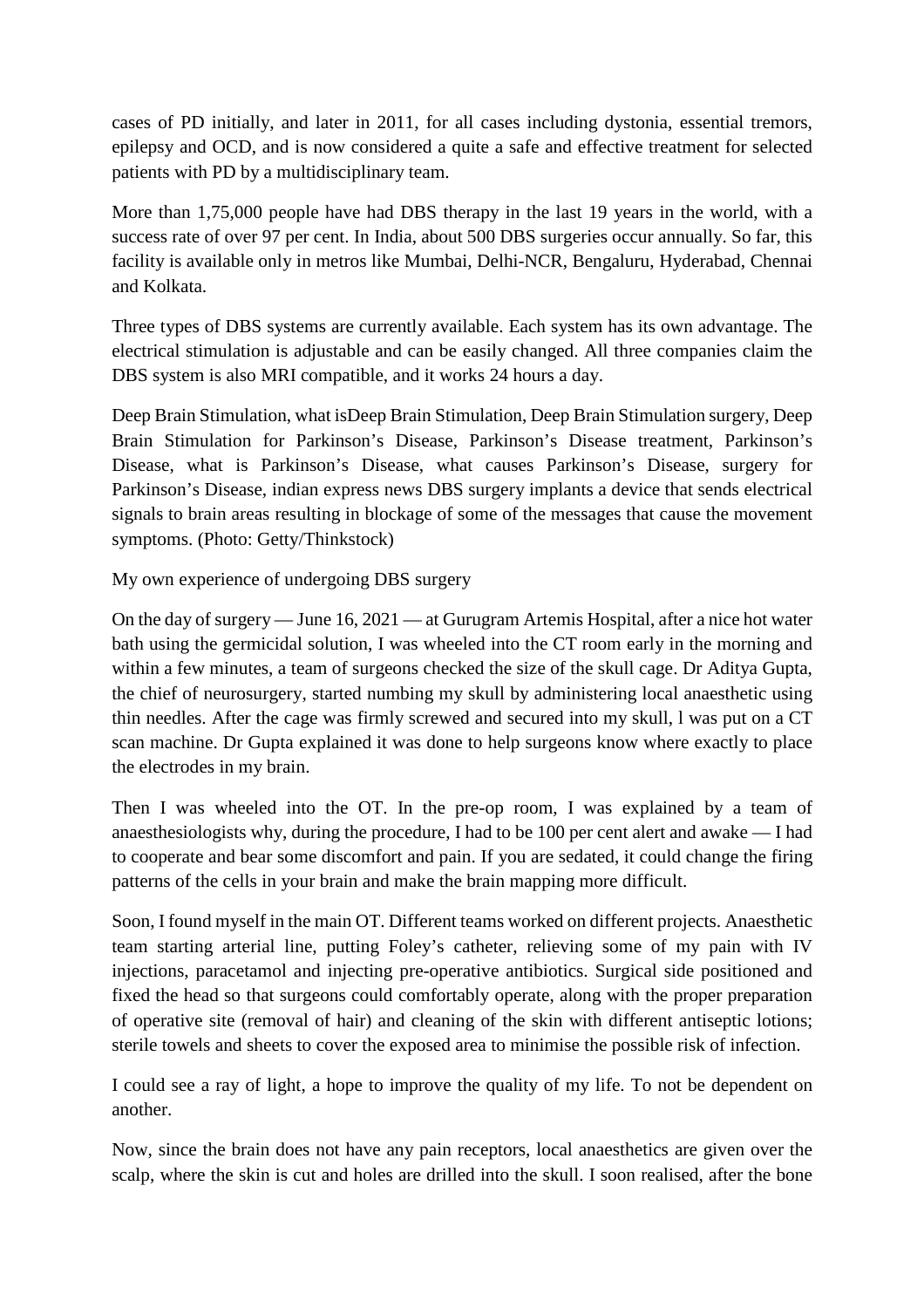chip was removed, that they had started cutting my dura (the outermost, toughest and most fibrous layer of meninges surrounding the brain and spinal cord) to expose my brain, so electrodes can be inserted into the target area: subthalamic nucleus (STN).

I looked at the wall clock — which I thought was not moving — and realised it was one of those days when every minute would feel like an hour.

Deep Brain Stimulation, what is Deep Brain Stimulation, Deep Brain Stimulation surgery, Deep Brain Stimulation for Parkinson's Disease, Parkinson's Disease treatment, Parkinson's Disease, what is Parkinson's Disease, what causes Parkinson's Disease, surgery for Parkinson's Disease, indian express news "My tremors, stiffness are non-existent, and routine daily activities are easier, like bathing, getting ready, drinking and writing." (Photo: Getty/Thinkstock)

Finally, Dr Aditya Gupta asked the technical staff about the exact positioning of the electrodes as per their calculations, after fusion of images and after inserting them and re-checking. After this, everybody waited for the neurologist to arrive and clinically correlate and finalise the correct electrode to be capped. Soon, Dr Sumit Singh, head of the neurological team arrived and began to check the movements of my right hand and foot, asking me to repeat reversecounting; after he was satisfied, he finalised the electrodes on the left side and said, "Yes, we are good to go to the other side", referring to my brain. The same things were repeated on another side including the wait for a neurologist.

Then, there was another CT scan on the OT table to recheck the positioning of the electrodes, and to rule out any possible intracranial haemorrhage. The rest of the surgery was a mystery (creating a subcutaneous tunnel and placing the device under the left collar bone). I was luckily under general anaesthesia, for approximately 30-40 minutes. When I reopened my eyes, I found myself in neuro-ICU with my dear wife and son standing next to me.

It was an amazing experience. Not only was I able to hear everything in the OT, but the feeling of pain and the sensation of the skull being opened and electrodes inserted was quite a unique experience.

I am glad to return to my favourite activities and experience the joy of doing the simplest things in life once again: playing golf and driving. The biggest thing for me is having my smile back. I am taking almost 1/10th of the medicines I was previously taking. My tremors, stiffness are non-existent, and routine daily activities are easier, like bathing, getting ready, drinking and writing. I feel better emotionally, with less physical discomfort and less embarrassment in public.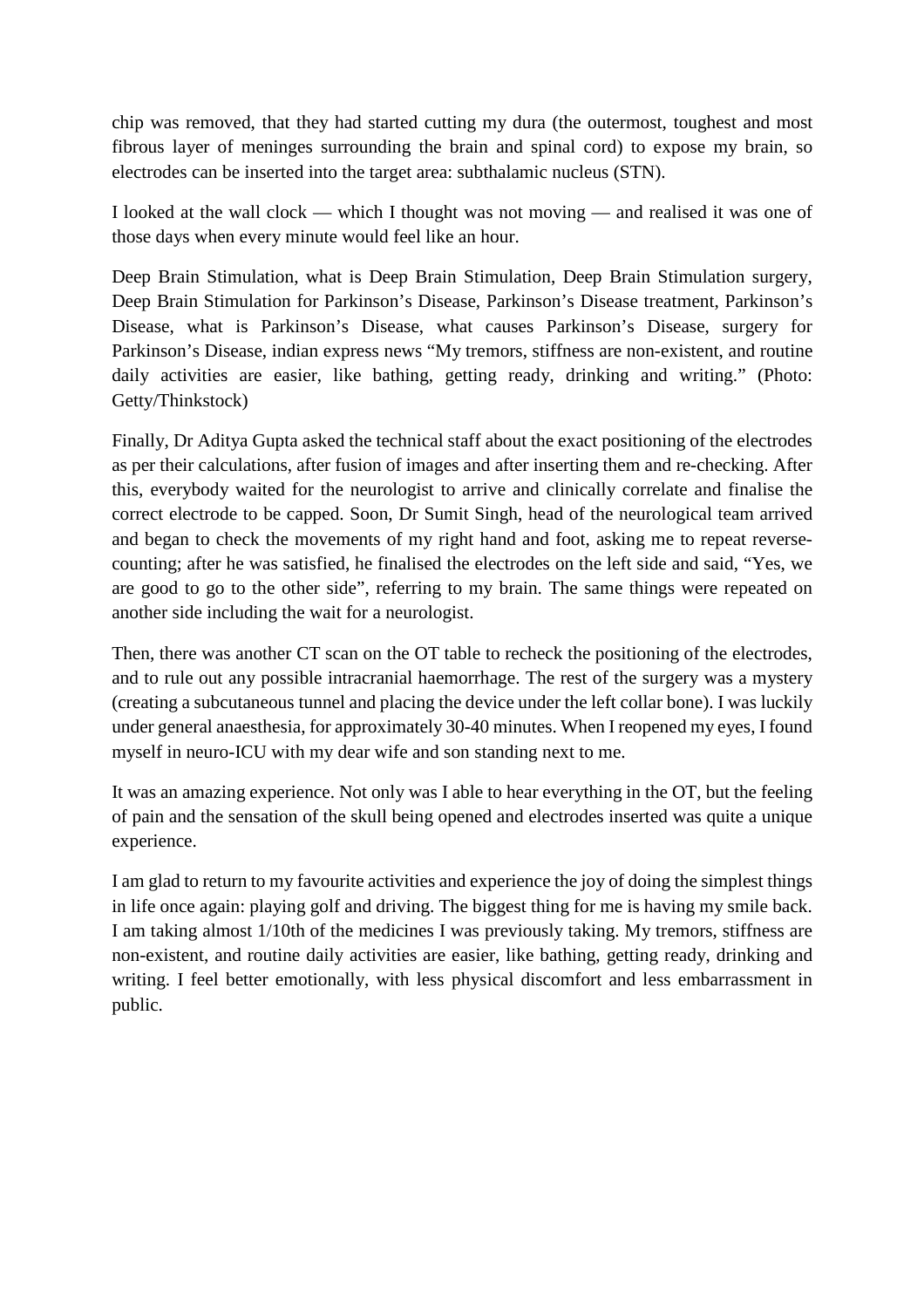Over 60 per cent people ignore early signs of poor nerve health: Survey

Results revealed limited knowledge about nerve health. While people had experienced symptoms related to nerve damage only 50 per cent related it to nerve health

#### **Nerve health, nerve health survey**

**Nerve health, nerve health survey, vitamin B12 deficiency india, what to know about vitamin deficiencies, indianexpress.com, indianexpress, nerve health damage,Many people continue to ignore symptoms of nerve health. (Source: Getty Images/Thinkstock) (The Indian Express:20210909)**

https://indianexpress.com/article/lifestyle/health/early-signs-poor-nerve-health-survey-7487371/

Diet and nutrition play a huge role in maintaining one's health and wellbeing. Which is why experts always stress on the need to eat right and clean. Also, it must be noted that nutritional deficiencies can lead to various ailments, including nerve damage which can be a result of deficiency of B vitamins. And a recent survey now reveals that people continue to ignore early signs of 'poor nerve health'.

The survey conducted among 1800 respondents across 12 cities, showed that over 60 per cent of the respondents ignored early signs of poor nerve health.

"Besides other factors, people with vitamin-B deficiencies have a higher probability for nerve impairments. Special nutritional habits or malnutrition can lead to deficiencies in certain essential vitamins, like the neurotropic-B vitamins, which play a very important role in keeping your nerves healthy and protected. However, like most vitamins, B12 can't be made by the body. Therein lies the problem as while some people don't consume enough vitamin B12 to meet their needs, others can't absorb enough from foods, no matter how much they consume As a result, vitamin B12 deficiency is found to be relatively common, especially among older people," shared Dr Satish Khadilkar, dean and HOD neurology, Bombay Hospital Institute of Medical Sciences.

As per the survey conducted by Heal Health and Hansa Research, and supported by Procter & Gamble Health Limited, while over 90 per cent of the respondents believe that healthy nerves are important, only 38 per cent know that nerves are different from blood vessels.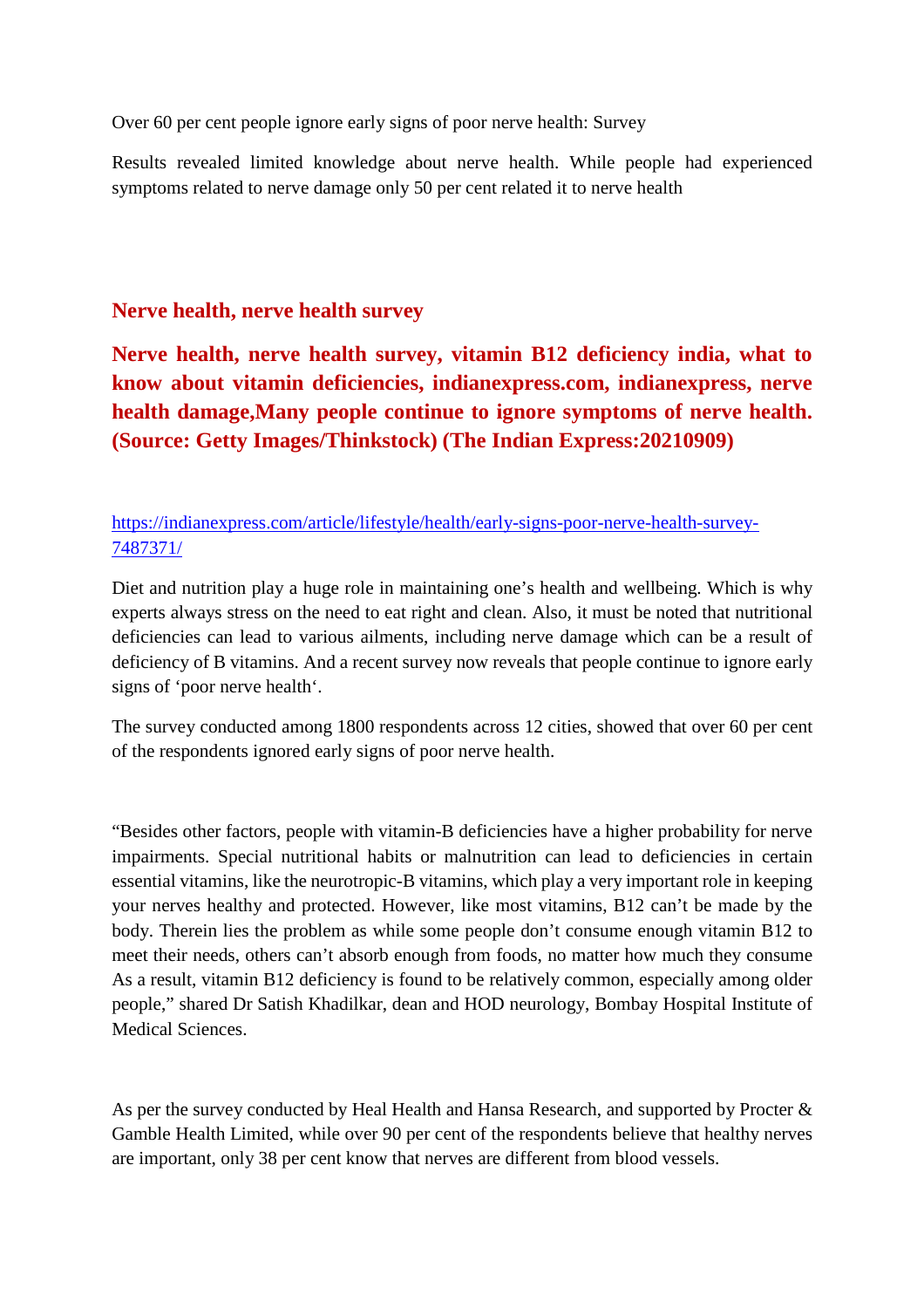"A large population of the country today suffers from vitamin B deficiencies without knowing the causes and the risks associated with this condition, including nerve damage. The survey is an effort to increase awareness about nerve health, empower people to recognise the early symptoms and how it can be managed with a balanced diet and supplementation," said Milind Thatte, MD – Procter & Gamble Health Limited.

The survey also revealed "limite knowledge" amongst the masses about nerve health. While people had experienced symptoms related to nerve damage only 50 per cent related it to nerve health. The survey results also revealed that 73 per cent of respondents relied upon vegetables and 69 per cent of respondents relied upon fruits for vitamin B12, which are not a source.

diet Include B12 vitamin boosting foods in your diet. (Source:Pixabay)

Notably, B12 deficiency is extremely common in India – amongst other deficiencies – owing to malnutrition being extremely common. The reasons for these are many and largely related to diet and lifestyle.

"Vitamin B12 deficiency may be one of the main reasons leading to nerve problems. Good nutrition is often the first line of defense to avoid many diseases, including nerve health. The food you eat can improve your nervous system's functioning. Knowing which nutrients nourish your nervous system can help you lead a healthier life and reduce your chances of nerve-related problems. Due to lack of awareness, people usually don't select the right kind of diet. Nerve damage caused by lack of vitamin B12 may become permanently debilitating," added Dr Mangesh Tiwaskar, honorary general secretary, Association of Physicians of India (API).

#### **Vaccinated population**

#### **Only 0.3 per cent of fully vaccinated population got infected with Covid-19: BMC data (The Indian Express:20210909)**

https://indianexpress.com/article/cities/mumbai/only-0-3-per-cent-of-fully-vaccinatedpopulation-got-infected-with-covid-19-bmc-data-7497402/

This means that only 0.3 per cent of the vaccinated population got a breakthrough infection, the civic body added. Breakthrough infection is referred to the phenomenon of the virus "breaking through a protective barrier provided by the vaccine."

A medic incoculates beneficiary with a dose of Covid-19 vaccine at a vaccination centre. (PTI)

Out of 28.88 lakh fully vaccinated citizens in the city, only 9,018 got infected with Covid-19, according to data released by the Brihanmumbai Municipal Corporation's (BMC) health department.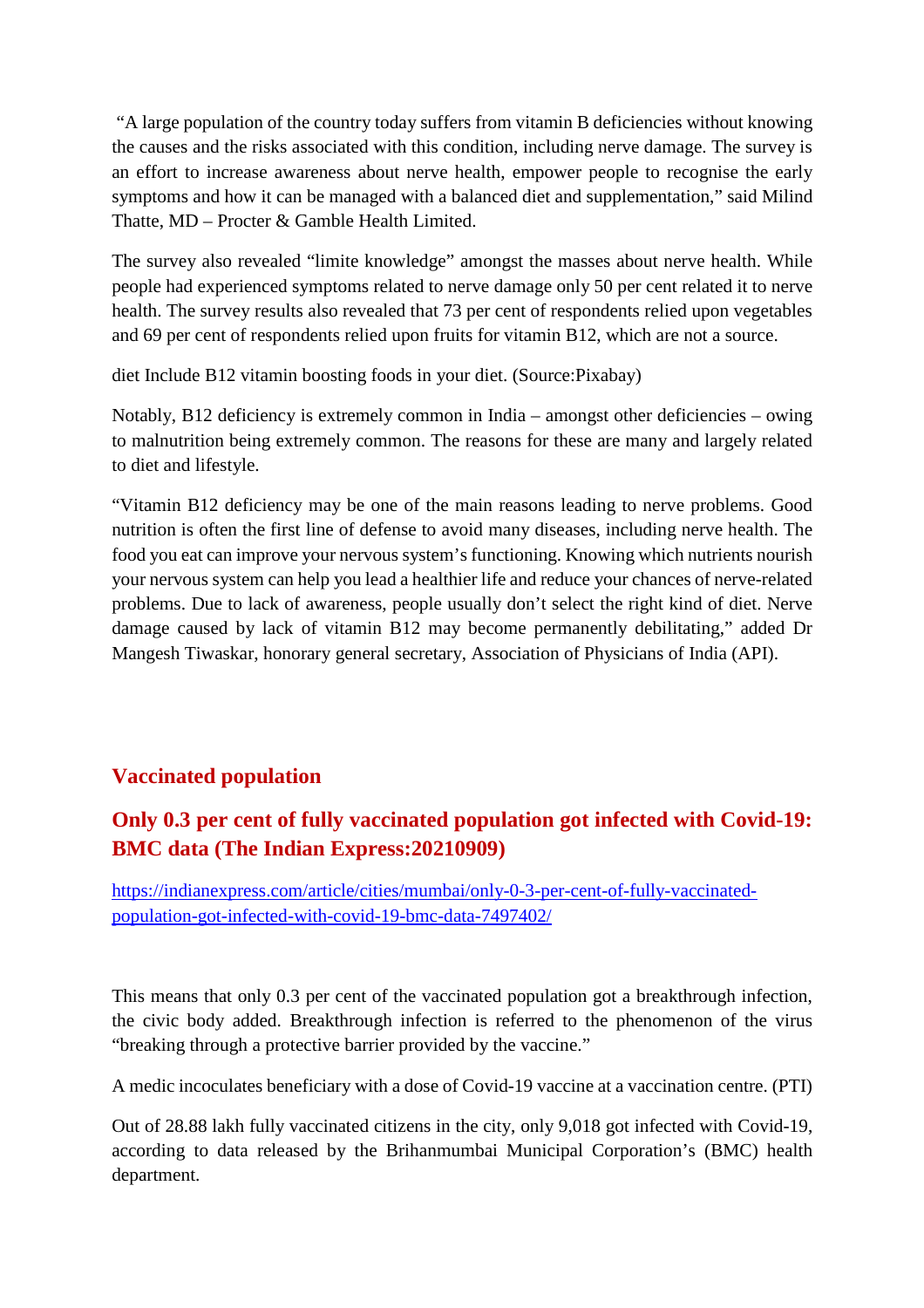This means that only 0.3 per cent of the vaccinated population got a breakthrough infection, the civic body added. Breakthrough infection is referred to the phenomenon of the virus "breaking through a protective barrier provided by the vaccine."

Of these breakthrough cases, 6,016 had completed 15 days after the second dose, while the rest 2,912 citizens caught the infection before the lapse of the two-week period.

Civic officials said that no vaccine provides 100 per cent protection but the data clearly shows vaccine protects the majority of the population. Officials said the infection rate was even lower among people who are following Covid-appropriate behaviour like wearing masks and avoiding crowds. BMC said there was no information available on the number of fatalities among the fully vaccinated lot.

An article by the Centre of Disease Control and Prevention titled "Possibility of Covid-19 illness after vaccination" highlights that in the case of Covid-19, the vaccine's main goal is to reduce the impact of the infection and prevent it from causing a serious illness, making the impact less life-threatening. "Even when fully vaccinated people develop symptoms, they tend to be less severe than that among unvaccinated people. This means they are much less likely to be hospitalised or die than people who are not vaccinated," the article dated August 23 stated.

Meanwhile, 530 cases of Covid-19 infections were detected in the city in the last 24 hours. With 48,521 tests conducted in a 24-hour-period, the daily positivity rate was 1.09 per cent. Since September 1, the city has been recording more than 400 cases daily, with the positivity rate hovering over 1 per cent.

Eleven faculty suspended, students rusticated, battlelines drawn on Visva-Bharati campus

BJP to roll out 3-week Birthday PM booster shot for party and govt

Javed Akhtar defamation case: HC dismisses Kangana Ranaut's plea

Since August 25, the number of new daily Covid positive cases in Mumbai has consistently been crossing the 300-mark, breaching 400 on September 1 when the city reported 416 new cases, according to data from the civic body.

With the rise in the cases, the number of sealed buildings in the city has also increased. From 22 buildings on August 22, there are as many as 50 buildings that are sealed by the BMC as of now.

The number of active cases increased from 2,834 on August 15 to 3,895 on September 8. The rise in cases is worrying as it comes close on the heels of the 10-day Ganpati festival, which starts on Friday.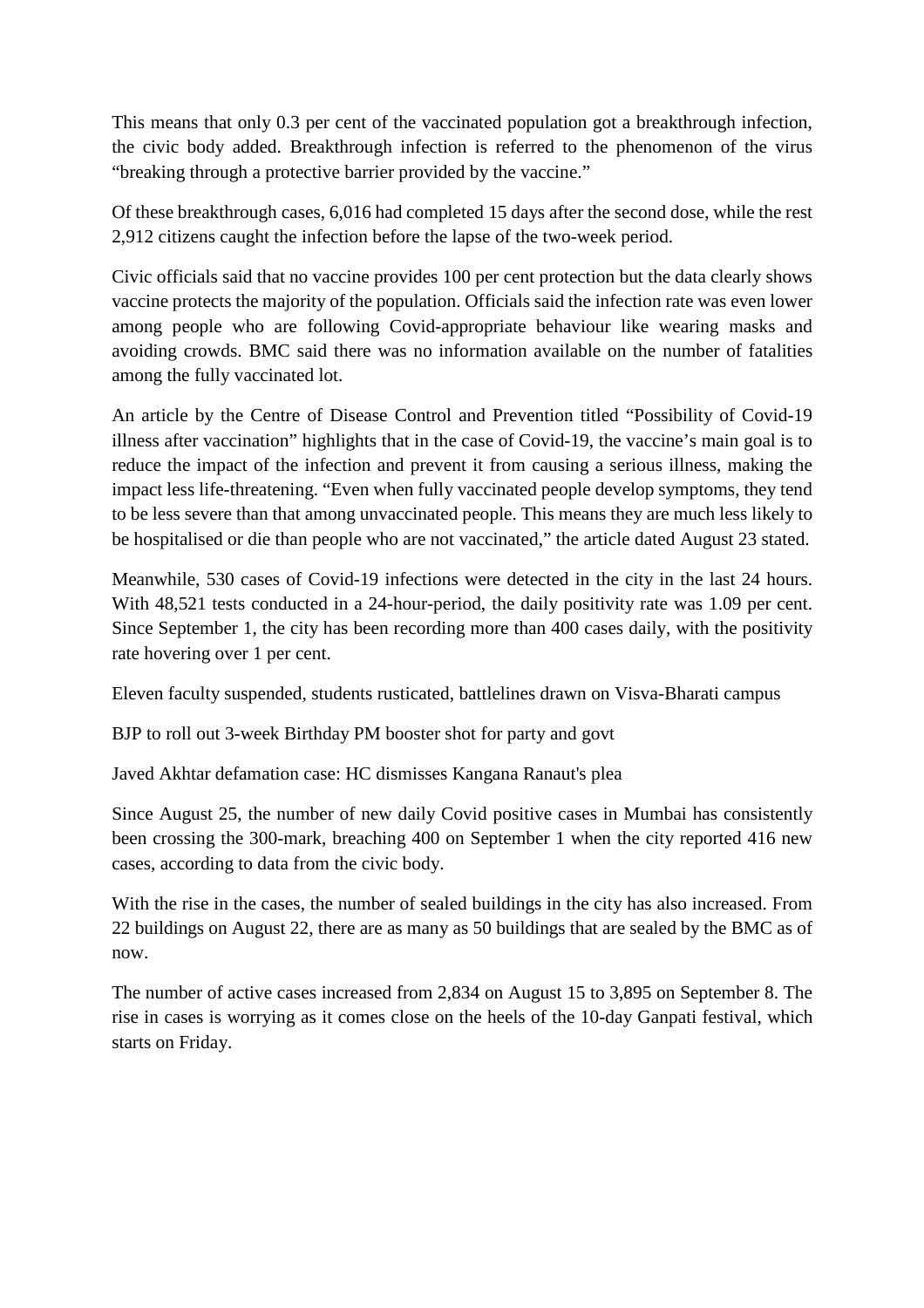#### **Covishield gap**

#### **The lag between jabs: On Covishield gap (The Hindu: The Indian Express: 20210909)**

https://www.thehindu.com/opinion/editorial/the-lag-between-jabs-the-hindu-editorial-on-thegap-between-two-covishield-doses/article36369618.ece

Kerala HC order on allowing earlier second dose flags need to review 84-day gap

The Kerala High Court's intervention regarding the time lag between the

#### **Wellness retreat**

#### **Socials for the soul: a peek into a new-age wellness retreat (The Hindu: 20210909)**

https://www.thehindu.com/life-and-style/kochi-wellness-retreat-aurah-socials-health-fitness-2021/article36335733.ece

Four friends in Kochi are encouraging locals to replace that Sunday boozy brunch with an outdoor workout at Aurah Social

We've seen 'socially distanced' running and cycling groups, and had our fill of Instagram live sessions and Clubhouse rooms on lockdown fitness and home workout guides. With restrictions now easing, a group in Kochi is now blending

#### **Mental health care**

#### **Tribute | 'Keshav Desiraju placed focus on mental health care as basic right for all'(The Hindu: 20210909)**

https://www.thehindu.com/news/national/tribute-keshav-desiraju-placed-focus-on-mentalhealth-care-as-basic-right-for-all/article36368617.ece

'He called for convergence between health and social sectors in developing robust responses'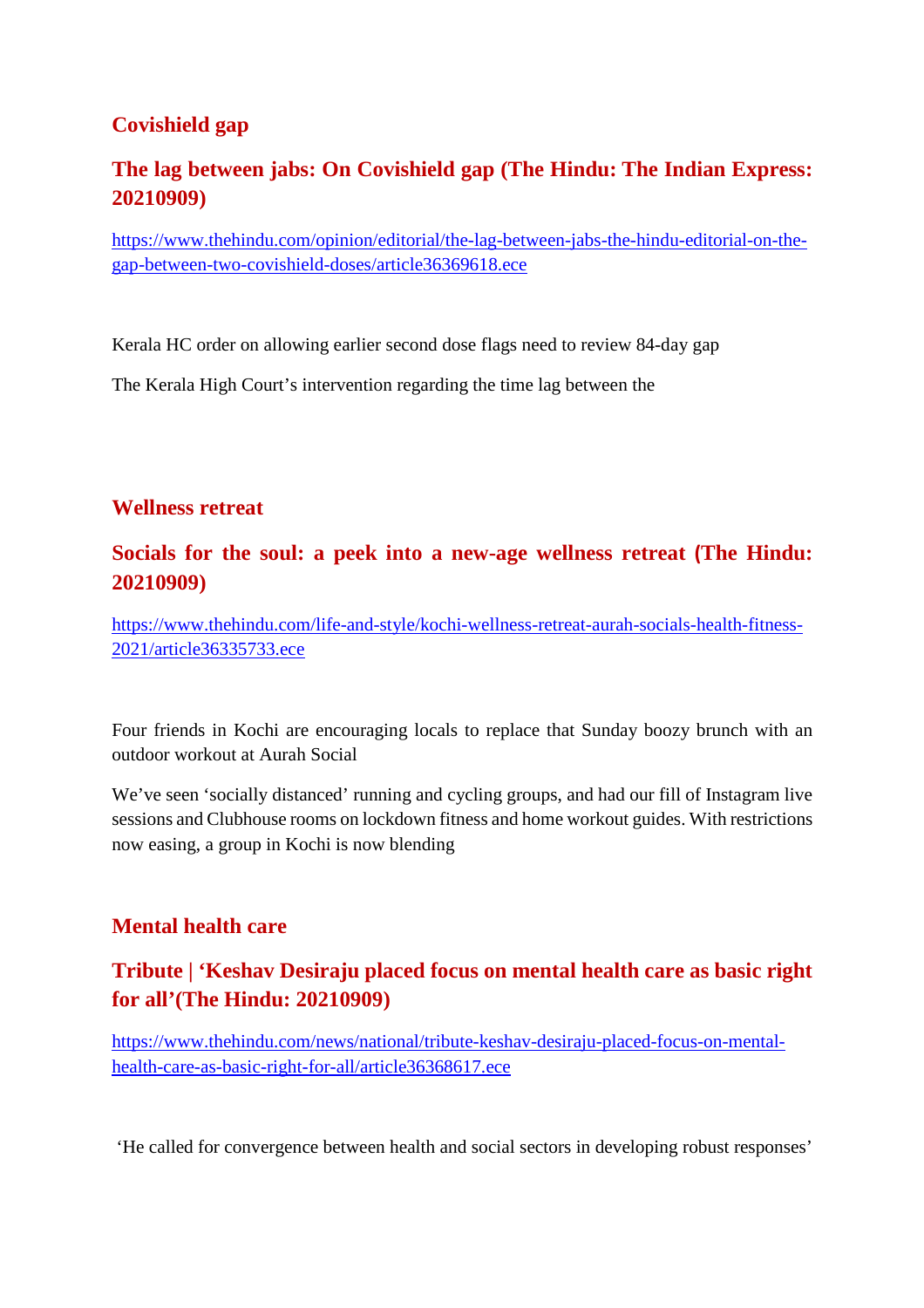Even as growing evidence emerged on the links between physical and mental health and social disadvantage, Keshav Desiraju recognised poverty, deprivation

#### **Nipha Fight (The Asian Age: 20210909)**

http://onlineepaper.asianage.com/articledetailpage.aspx?id=15823472

Pandemic

# Persist in Nipah fight

the test reports of 46 of the 61 people who were in close contact with the 12vear-old boy who on Sunday succumbed to Nipah in Kozhikode in Kerala are available now, and they all have tested negative, bringing big relief not only to the people in Kerala but for all across the country. The Nipah infection, unlike Covid-19, has a high case fatality rate, ranging from 60 to 90 per cent, and poses a greater threat to human life. That the virus does not transmit as easily as SARS-CoV-2 and that only those who have been in close contact with the patient at the time of a high level of infection would contract it helped stop the spread. The threat has not completely vanished and the state government has said the people in quarantine will remain so for 42 days, double the incubation period for the virus.

There are many other factors that are essential parts of Kerala's healthcare system that helped contain the spread. The state had reported Nipah virus infections first in 2018 and then in the succeeding year. The healthcare system in the state has by now created its own line of defence, so it took only hours for it to work out and implement an action plan, trace the contacts and put all of them in quarantine. The local self-government machinery has been an active participant in the fight against both Nipah and Covid-19.

The state, however, needs to address certain issues the recurring infection throws. There has not been a confirmation of the source of the 2018 and 2019 infections except through various unsubstantiated theories. This is unacceptable and the government must find an answer to it. It must also speed up the process of making the Institute of Advance Virology in Thiruvananathapuram, launched in 2019. fully functional so that it can depend on expertise back home in the fight against microorganisms.

#### **Pandemic (The Asian Age: 20210909)**

http://onlineepaper.asianage.com/articledetailpage.aspx?id=15823469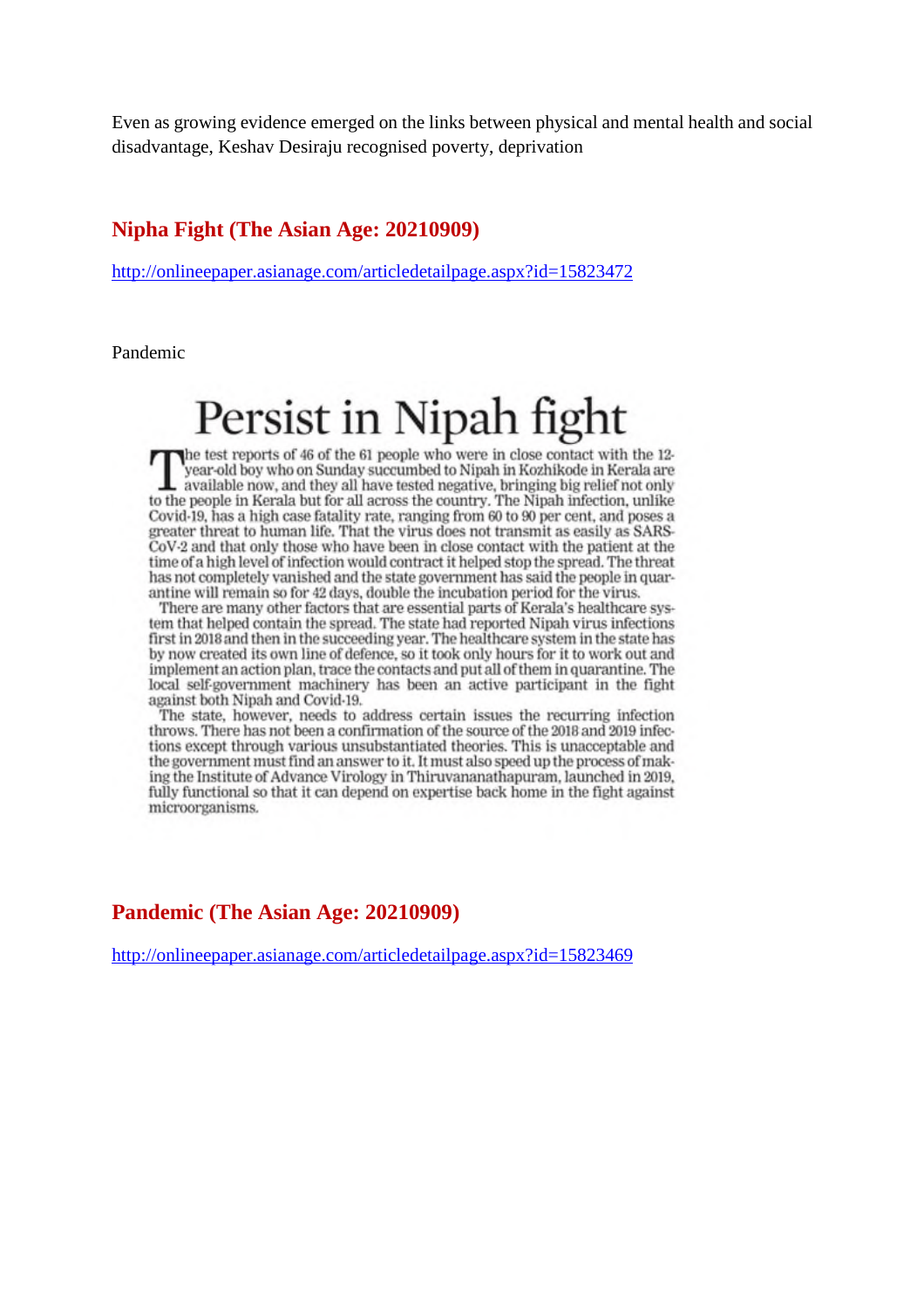# Loneliness is the hidden pandemic in Covid times

Patralekha Chatteriee

**Dev 360** 

ritain has a for minister loneliness. So does Japan. But loneliness is not just a First World problem. Nor confined to the elderly. It is now a stark reality even in a country like India with a predominantly young predominantly young pandemic has just made things worse.

What Covid-19 did was to freeze our lives. A year and a half later, it is<br>becoming glaringly obvious that the gradual<br>reopening of society and the economy is not going<br>to make things easier automatically. Enforced<br>social isolation has aggravated the problem of loneliness, across all age<br>groups. What is truly worrying is that despite the high decibel talk about mental health, loneliness, per se, and its impact on health and well-being, still don't get much public or policy attention.

Loneliness was on the rise even before the pandemic. Social isolation and loneliness are widespread, with some countries reporting that up to one in three older people<br>feel lonely, the World Health Organisation says. There is a lot of research showing the serious impact of social isolation and loneliness on older people's physical and<br>mental health, quality of life as well as longevity.

"While most studies reporting the burden of loneliness were conductindustrialised ed in nations where aging and socioeconomic many stressors are affecting social networks, similar problems are emerging in low- and middle-income countries (LMICs) like India," notes a 2020 study<br>titled "Prevalence and correlates of loneliness in India: A systematic<br>review" by Mahbub

that despite a high burden of loneliness across the nation, there is a lack of empirical evidence on the prevalence or other quantitative measures of the severity of loneliness in India. They stress that it's critical to understand how different sociodemographic factors, socio-cultural norms and co-morbidities are associated with loneliness to inform further research and interventions to address the same.

Why is loneliness not on the policy table in India?

One key reason is that loneliness is a subjective experience. This makes it hard to identify.

"Loneliness is a state of the mind. It can exist even if one lives in crowded spaces. It is a marker of a lack of social connect. Even before the onset of the pandemic, many<br>elderly people in the<br>country experienced loneliness. What is new is that more young people have experienced it, because of the restrictions on mobili-" says Dr Soumitra Pathare, director of the Centre for Mental Health Law & Policy in Pune.

The other reason is stigma

Sonali Vaid, a Harvardeducated public health expert, says many young people are reluctant to admit to loneliness. "They would much rather say they are bored." Many also don't wish to<br>acknowledge that virtual social networks don't necessarily make for emotional connections.

Many elderly people have withdrawn into a bubble after long stretches of complete social isolation, says Ms Vaid, Some have lost their appetites: others find it difficult to communicate, she points out.

Because loneliness is not a disease, it is not a priority for the policy

there was a sharp spike in<br>infections and deaths in<br>many parts of India, Ms<br>Vaid notes. "If you are<br>closing parks, where will ordinary elderly people go for a walk?"

What happened as a result in many instances was counterproductive. Younger people climbed<br>gates and hit playgrounds<br>and parks. The elderly met in drawing rooms, and the infection spread.

Even now, hardly anyone talks about the importance of ventilation, of being outdoors, says Ms Vaid.

Vicky, a South Delhi hairdresser and an anguished parent, constantly worries about his moody and often listless four-year-old. The child has not been to any preschool or had play time with other children. He stays indoors the entire day "Once, a cousin<br>dropped in, with his child. My son was thrilled. All through last year and till recently, he did not go to a<br>park. Nowadays, I take<br>him for a walk in the neighbourhood park. before leaving for work.<br>He enjoys it, but most of his time is spent with adults."

Vicky did not think his son was enjoying online<br>classes. "He probably<br>feels lonely. He stands in the balcony looking longingly at puppies down<br>below."

Who are the worst-hit by the loneliness crisis?<br>"What is worrying,"

says Dr Pathare, is that in a country like ours which suffers from an acute shortage of mental health professionals, "those who are more vocal about their needs get attended" In the process, the real needy get pushed to the back of the queue,<br>because the number of people who need counselling or mental healthcare have risen sharply.

A medical doctor working in a government hospital in Bengal's North 24 Parganas district flags the

"This is what I would call diversion of resources<br>from those in real need to those who are less needy in a scarcity situation."

A medical doctor working in a government hospital in West Bengal's<br>North 24 Parganas district flags the severity of the social isolation and loneliness crisis for those living in abject poverty. Most elderly people who are coming to the hospital are in a serious condition because of the extreme delay in accessing treat-<br>ment. This happened, he says, because their primacaregivers died of Covid-19. There was simply no one to bring them to the hospital. Many who visit government hospitals are also unable to articulate their feelings of extreme social isolation, loneliness and the sense

of being abandoned.<br>How does one battle the hidden pandemic of loneliness?

Clearly, the starting point is to talk about it. Only then can it get on to the policy table. Lone-<br>liness can't be cured by medicines. Neither can there be top-down solutions. What will go a long way are social interventions. Dr Pathare talks<br>about one communityintervention led his organisation is involved in. "We are training<br>young people — college students to become peer counsellors, support other young people by<br>active listening, behavioural action, etc. This is mental health first aid. In Gujarat, we are training community volunteers in 500 villages as part of a programme called 'atmiyata'. This is about teaching how to practice empathy. It<br>involves four to five<br>sessions."

still India largely depends on the family to take care of its elderly and its young. But there are new realities in the pandemic-battered world. What is needed is social care. And it has to be lowintensity, low-cost, scal-<br>able and sustainable, as Dr Pathare puts it.

The writer focuses on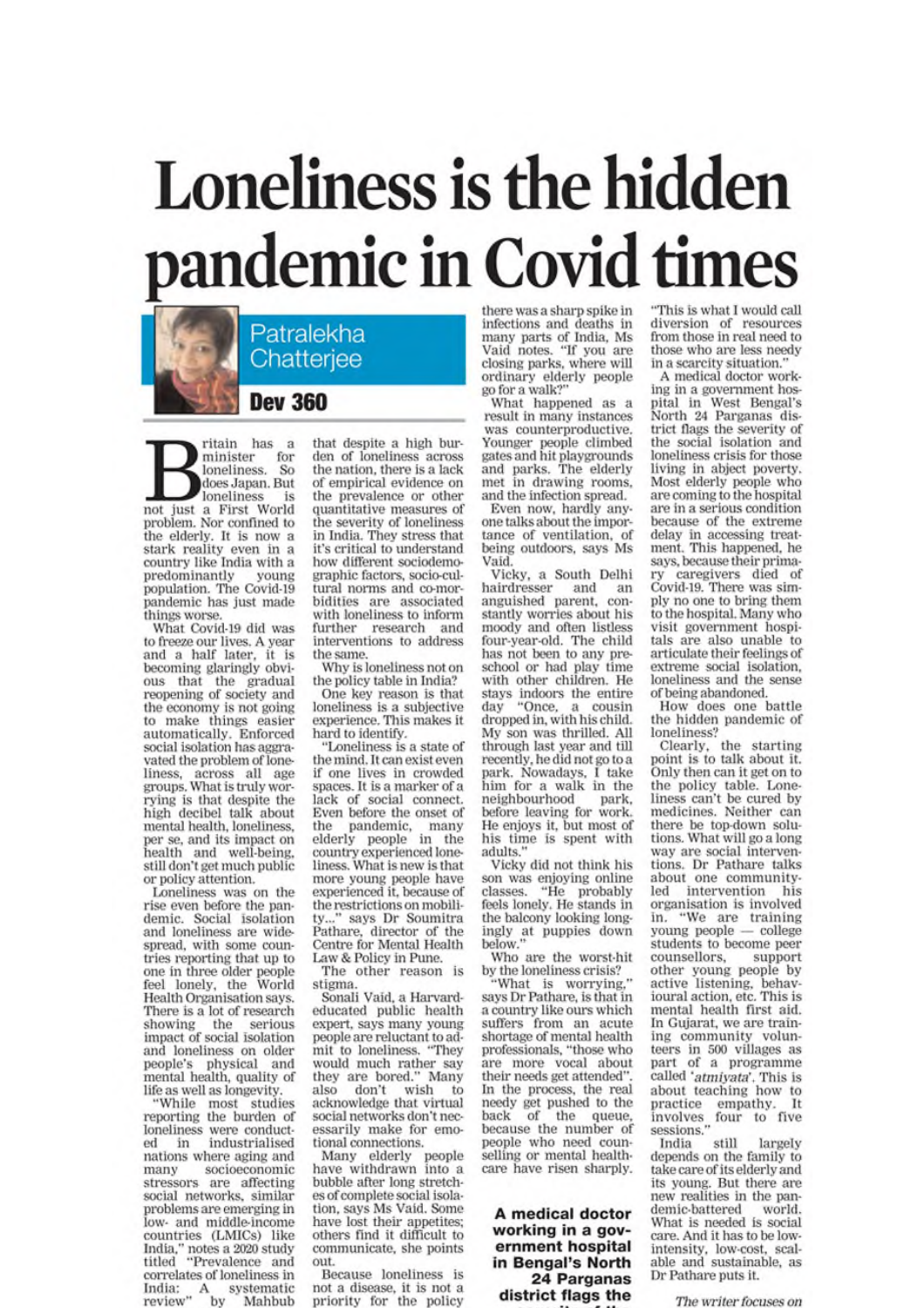#### **2nd Wave (Hindustan: 20210909)**

https://epaper.livehindustan.com/imageview\_1035816\_55398290\_4\_1\_09-09- 2021\_0\_i\_1\_sf.html

# **फैसला:** सुप्रीम कोर्ट ने हर मृतक के परिजन को मुआवजे की मांग खारिज की लहर में स लापरवाही से नहीं r: d

#### घर-घर जाकर कोरोना का टीका लगाना संभव नहीं

सुप्रीम कोर्ट ने विकलांगों और समाज के कमजोर तबके के लिए घर–घर जाकर कोरोना का टीका लगाने की मांग बघवार को खारिज कर दी। अदालत ने कहा कि देश की विविध स्थितियों को देखते हुए, घर–घर जाकर कोविड–19 रोधी टीके लगाना संभव नहीं है। हम मौजूदा नीति खत्म करने का आदेश पारित नहीं कर सकते। > ब्योरा पेज 10

वजह से जान गंवा चके हैं देश में दूसरी लहर का पूरे देश में इतना प्रभाव पडा कि यह नहीं माना जा सकता कि सभी मौतें लापरवाही के कारण हुई हैं। अदालतें ऐसी पहले से धारणा नहीं



याचिकाकर्ता की ओर से पेश अधिवक्ता श्रीराम पराकट ने कहा कि उनकी याचिका अलग है तैयारियां हमने , क्योंकि इसमें लापरवाही और चिकित्सकीय लापरवाही के कारण हुई मौतों के लिए मुआवजे के एक तत्व को ध्यान में रखा गया है । पीठ ने कहा, हमने कोविड की तैयारियों पर स्वतः संज्ञान खद परखी थीं लिया है और एक राष्ट्रीय कार्यबल का गठन किया है जो कई पहलुओं पर गौर कर रहा है।

–सप्रीम कोर्ट

लोग कोरोना की

अदालत ने मानवता के संबंध में अपना दष्टिकोण रखा था न कि लापरवाही के .<br>कारण। सरकार को अब भी इस संबंध में एक नीति लानी है। यदि आपके पास उस नीति के कार्यान्वयन के संबंध में कोई सुझाव है, तो आप सक्षम प्राधिकारी से संपर्क कर सकते हैं।

उसने राष्टीय आपदा प्रबंधन प्राधिकरण को कोरोना से मरने वाले लोगों के परिवार के सदस्यों को अनग्रह सहायता राशि के लिए छह सप्ताह में उचित दिशा-निर्देशों देने का निर्देश दिया था। मानवता के कारण दिया था तब **फैसलाः** पीठ ने कहा कि उस फैसले में

मानना कि कोविड-19 से हर मौत लापरवाही के कारण हुई, बहुत ज्यादा है। अदालतें यह मानकर नहीं चल सकतीं कि कोविड से हुई सभी मौतें चिकित्सकीय लापरवाही के कारण हुईं। शीर्ष अदालत ने 30 जून के हाल ही के एक फैसले का हवाला दिया. जिसमें

#### नई दिल्ली | विशेष संवाददाता

सुप्रीम कोर्ट ने बुधवार को कहा कि अदालतें यह मानकर नहीं चल सकतीं कि वैश्विक महामारी की दूसरी लहर के दौरान कोविड-19 से हुई सभी मौतें लापरवाही के कारण हुईं। अदालत ने मतकों के परिजन को चिकित्सकीय लापरवाही मानकर मुआवजे का आग्रह करने वाली याचिका परविचारकरने से

इनकार करते हुए यह टिप्पणी की। केंद्र ने कर दिया था मुआवजा देने से मना : अदालत में एक अर्जी दायर कर मांग की गई थी कि कोरोना से हुई सभी मौतों में परिजनों को चार लाख रुपये का मुआवजा दिया जाना चाहिए। तब केंद्र सरकार ने मना कर दिया था कि कोविड से मरे हर व्यक्ति को चारलाख रुपये मुआवजा नहीं दिया जा सकता। अगर ऐसा किया गया तो यह देश की अर्थव्यवस्था पर एक बड़ा बोझ होगा।

**फैसले का हवालाः** जस्टिस डीवाई चंद्रचड की पीठ ने याचिकाकर्ता से कहा कि वह अपने सुझावों के साथ सक्षम प्राधिकारियों के पास जाएं। यह